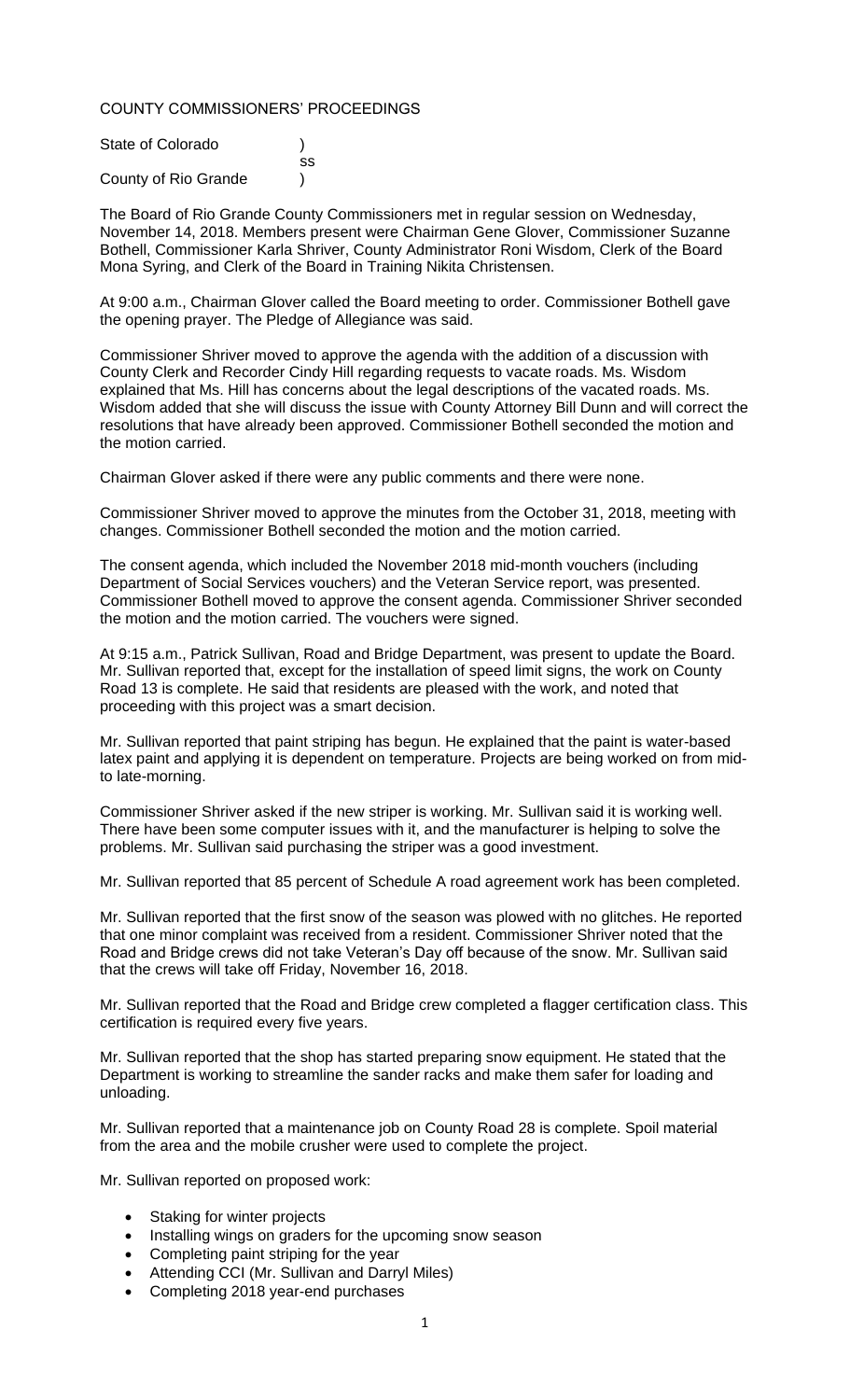Mr. Sullivan reported being contacted by Gary Johnson, Monte Vista Ice Rink Committee. The ice rink pipes will not be needed this year, because the committee is planning a new rink design.

Mr. Sullivan reported that the wash station at the McMullen Building has been blown out and the building has been inspected. He reported that an electric meter has been installed by the City of Monte Vista for the new sign at Ski Hi Park.

Mr. Sullivan reported that the crusher is being used on County Road 70 to even out the washboard surface.

Chairman Glover asked if the Department would begin work on the remaining15 percent of the Schedule A roads in the spring. Mr. Sullivan said this is where work would typically begin. He explained that because an employee is injured in an accident unrelated to work, work was slowed on the Schedule A roads, as was the gravel work on Forest Service roads.

Commissioner Shriver reported speaking with Martha Williamson, Rio Grande National Forest, regarding expanding the parking lot at Burro Creek for snow mobile and cross country ski users. She said that the lot is very small for vehicles pulling trailers. Mr. Sullivan stated that the Forest Service needs to be included in this project because trees will have to be removed. Mr. Sullivan stated that snow may be plowed up to the gate, but this will depend on weather conditions.

Mr. Sullivan asked if repair costs need to be added to the Road and Bridge Department's supplemental budget. Ms. Wisdom said that including expenses for equipment has made the Department's budget clear.

Mr. Sullivan reported purchasing a spray tank with a pump through a Colorado Department of Transportation auction, at a cost of \$525.00. An asphalt storage tank with a heater and a trailer was also purchased, at a cost of \$500.00. Mr. Sullivan will pick up both pieces of equipment on November 15, 2018. Commissioner Shriver asked if fuel tanks for use at the airport are available through the CDOT auctions. Mr. Sullivan said they may be available through CDOT Aviation.

Mr. Sullivan said the portable asphalt storage tank will help with hot plant repairs. Commissioner Bothell asked if the Department has a need for the tank to be portable. Mr. Sullivan said that portability is not usually needed. He explained that the asphalt tank can be parked at the hot plant and heated individually; the tank can store four to five loads, which will be efficient.

Mr. Sullivan and the Board discussed the difficulty of hiring drivers who are qualified and who want to work.

At 9:40 a.m., Randy Kern, Building Department, and Dixie Diltz, Land Use Department, were present to update the Board.

Mr. Kern reported that with the weather change, people are asking for emergency inspections on new foundations and septic systems.

Mr. Kern reported that the Rio Grande Hospital renovation was closed out last week. He stated that the renovation turned out very well.

Mr. Kern reported that the Building Department has received plans for four to five new houses. The houses are scattered across the County, including San Francisco Creek, Willow Park, and Monte Vista. He said more building is happening in South Fork.

Mr. Kern reported that to date, the Department has received \$78,093.00 in building permit fees; \$12,600.00 in plumbing permits; \$10,101.00 in septic system permits; and \$375.00 in address fees, for an approximate total of \$101,000.00. The Building Department has expenses in the amount of \$97,227.00, so costs are covered.

Mr. Kern reported that the hemp processing facility on Maxeyville Road is building a controlled environment for seed production. The facility will use grow lights. The building will be 70-feet long and will have 10-foot high side walls. Ms. Diltz added that 11 bays were approved through a conditional use permit, which includes a total of 42,900 square feet. The new building will be built within the 10 acres, and will be covered by the original conditional use permit. Ms. Diltz expressed concern that it will be difficult to determine if marijuana is being grown in the facility. Commissioner Shriver suggested checking with the State to determine if the business has registered to grow hemp. Mr. Kern noted that the State has inspected the facility. Commissioner Shriver also suggested that the Colorado Department of Agriculture website may also list the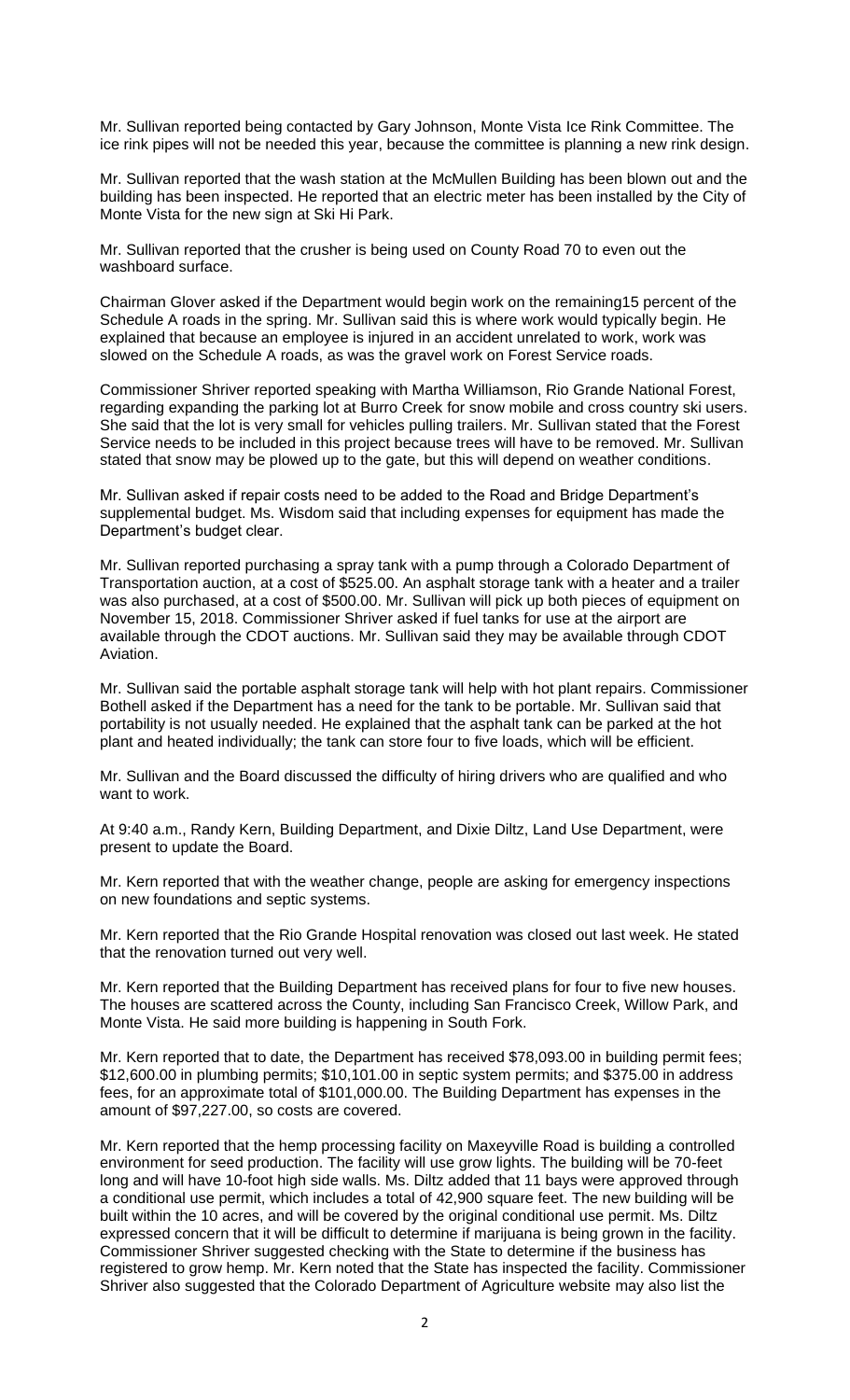hemp business. She said that the Colorado Department of Agriculture measures hemp for its level of THC. Mr. Kern said that if a hemp field has too high a level of THC, it has to be destroyed. However, if the level of THC is too high during hemp processing, the product can still be processed. Commissioner Shriver said that there are currently 9,000 acres of hemp growing in the State. Mr. Kern agreed that it is an exploding market.

Mr. Kern reported that a County resident Wes O'Rourke met with him in an effort to get Mr. O'Rourke's property into compliance. Mr. Kern said that a meeting is needed with Emily Brown, Department of Public Health, regarding the privy on this property. Mr. Kern explained that the privy is a vault system. However, it is being used to compost and put on food crops. Commissioner Bothell stated that this is illegal. Mr. Kern stated that the privy is built from recycled material, and needs to be certified according to Onsite Wastewater Treatment System regulations. He said that the privy will also require approval from the Board of Health. He also said that the issue will also come before the BOCC.

Commissioner Shriver recommended that the law to be cited in this matter be carefully researched. She said that waste has been hauled to and spread in the Arkansas Valley. Mr. Kern stated that it will be up to the Environmental Protection Agency to address this issue. Chairman Glover suggested that the Colorado Department of Public Health and Environment also be contacted. He noted that other problems with buildings on this property are being resolved.

Mr. Kern said he anticipates receiving the plans for the Frontier Drive-In soon. He reported that work is being done on this property. Commissioner Shriver noted that the sewer and water treatment plant are being installed. She said the screen and snack bar are complete, except for siding on the snack bar.

Mr. Kern reported receiving 24 requests for re-roofing in Monte Vista. He said that individual paperwork will be filed for each project.

Ms. Diltz presented the resolution for the conditional use permit for Alvin Bontrager's furniture building workshop. The resolution was signed.

Ms. Diltz reported that the suit against Levi Shaw and Brenda Rippe regarding Land Use Code issues with their property has been delayed because the condition that the septic system on the property has to be inspected has to be included in the conditional use permit resolution. County Attorney Bill Dunn asked that the Board retroactively sign the resolution with this condition and that the resolution be recorded. The resolution was signed. Book 594 Page 300

Ms. Diltz explained that Mr. Dunn stated that Mr. Shaw is not in violation of Land Use codes because the conditional use permit requires an OWTS inspection. Regarding blight on this property, Ms. Diltz explained that junk cannot be accumulated on a property, unless the property is zoned agricultural; Mr. Shaw's property is zoned agricultural, and Mr. Dunn stated that the County may not be able to address the blight issue with Mr. Shaw. Ms. Diltz explained that the only issue left to address is people living in campers on Mr. Shaw's property. Ms. Diltz asked how the Board wants to proceed. Commissioner Bothell stated that the Board holds the same position as it has regarding people living in campers. The consensus of the Board was to proceed with the lawsuit.

Ms. Diltz reported that the Catlin's Greenhouse conditional use permit was approved in 2008. This permit is transferable, but Ms. Diltz stated that the Land Use Department has to be notified of any changes on the property. Ms. Diltz also stated that there is no record that this property has been sold. Commissioner Shriver suggested that Ms. Diltz call Joyce Catlin and determine the status of the property.

Ms. Diltz reported receiving Wesley O'Rourke's resignation from the Planning and Zoning Board. She asked if the Board would appoint one of the alternate board members to the Planning and Zoning Board. The alternates are Charles Stillings and Cary Aloia. Ms. Diltz noted that the term ends in December 2019. She also stated that Planning and Zoning Board Chairman Dwight Freeman has recommended that Cary Aloia be appointed to the board. Chairman Glover stated that he is comfortable with Mr. Freeman's recommendation. Commissioner Shriver moved to approve Cary Aloia to the Planning and Zoning Board. Commissioner Bothell seconded the motion and the motion carried. Ms. Diltz presented the resolution to appoint Ms. Aloia to the Planning and Zoning Board. The resolution was signed. Book 594 Page 298

It was noted that Ms. Diltz and Commissioner Shriver attended the Habitat Conservation Program quarterly meeting. Willows are being removed from the river front and this needs to be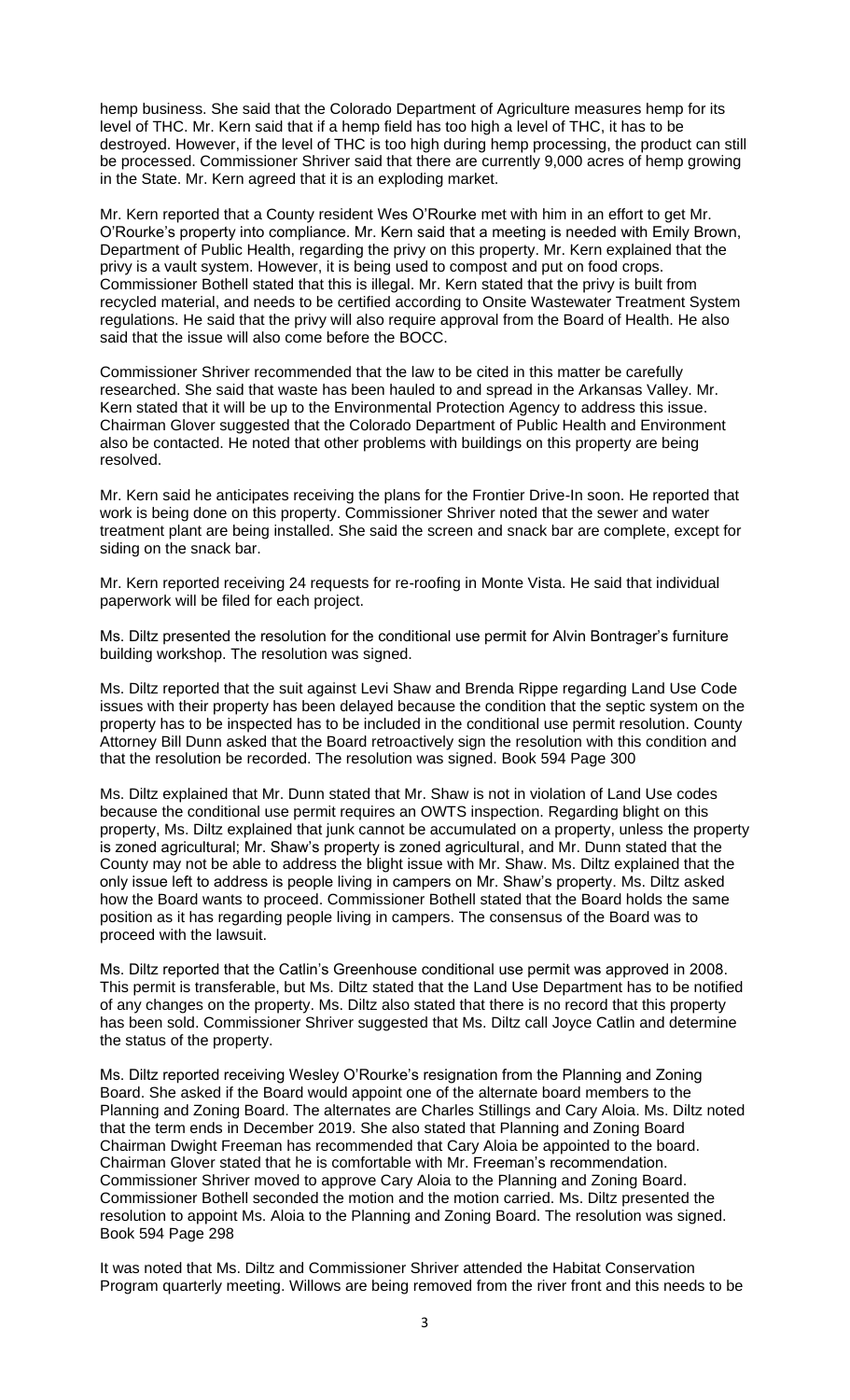reported. A permit is needed to remove willows. Ms. Diltz will call Del Norte Town Administrator Bernadette Martinez to discuss the river project in Del Norte.

At 10:15 a.m., Louise Colville, Rio Grande County Museum, was present to update the Board. Ms. Colville reported that the Museum is in control of its photographs and they are loaded on the Museum's computer. The photograph website will be online in two weeks. The website, SmugMug, will sell the photographs and manage billing, printing, and delivery. SmugMug will collect a percentage of the sales for this service. Ms. Colville will write the descriptions of the photographs.

Ms. Colville explained that if the Museum wants to download a photograph to sell in the gift shop or to exhibit, the Museum may need to acquire a printer or contract with SmugMug to print the photograph. This needs to be determined.

Ms. Wisdom asked if the receipts for the sales will come to the County or to the Museum. Ms. Colville said the receipts will likely come to the Museum.

Ms. Colville stated that she is very happy with the outcome of this project. She noted that John Paulsen will hold backup copies of the photographs for one year. She invited the BOCC to review how the new system works.

Ms. Colville and the Board discussed the Gateway to the Holidays party, scheduled for Saturday, November 17, 2018.

Ms. Colville reported that she is resolving issues of a heater, a light that is blinking like a strobe light, and the icy step to the entrance of the Museum.

At 10:29 a.m., County Clerk and Recorder Cindy Hill was present to discuss requests to vacate roads. Ms. Wisdom reported that she has spoken to County Assessor J.J. Mondragon and will need County Attorney Bill Dunn's assistance to resolve the issue of vacated roads.

Ms. Hill explained that the recent request from David Zimmer to vacate a portion of Chehallis Road adjacent to Lots 14, 15, 16, Block 17; Lot 13, Block 16 in Alpine Village 5 subdivision (discussed at the October 17, 2018 BOCC meeting) involves lots that are on either side of the road. She reviewed a map of the area with the Board. Ms. Wisdom added that according to Patrick Sullivan, Road and Bridge Department, the road is not a formal road. When the road is vacated, half the road will belong to lots 14, 15, 16, and 13. The other half will belong to the other property. The Board discussed other owners' access to their properties.

Commissioner Elect, John Noffsker, asked if there would be fire access, if other structures are built. Ms. Wisdom said that she needs to discuss the issue with Mr. Dunn. Ms. Hill added that the other two lots need to be discussed, as well. Commissioner Shriver recommended scheduling a work session to discuss this matter in detail. Ms. Hill stated that other property owners need to be notified of the road vacation.

Ms. Wisdom explained that State statute says that a road may be vacated, but access to property cannot be denied. Ms. Hill reported that Mr. Zimmer's property was sold on November 8, 2018.

Ms. Wisdom reported that there was a typographical error on the resolution for Paul and Rene Lindke to vacate a portion of Kenosha Pass Road. This resolution will be corrected and rerecorded.

Ms. Hill presented a draft application to request a road vacation for the Board's review. Ms. Wisdom noted that other counties' Land Use Departments handle road vacations. Commissioner Shriver recommended that requests to vacate roads be added to the revision of the Land Use Department's code book.

Ms. Hill expressed concern about the sale of Mr. Zimmer's property. Ms. Wisdom will discuss this with Mr. Dunn, along with Ms. Mondragon's comments. Commissioner Bothell suggested that Ms. Diltz be included when the information is available.

At 10:51 a.m., Chairman Glover asked for the Commissioners' updates.

Commissioner Bothell reported that \$25.00 gift cards to the Nazarene Thrift Store have been donated by the Nazarene Thrift Store for foster parents with children. Each time a foster family gets a child, they will get a gift certificate to cover immediate needs for clothing, etc. Sometimes children arrive in fosters homes with little or no clothing.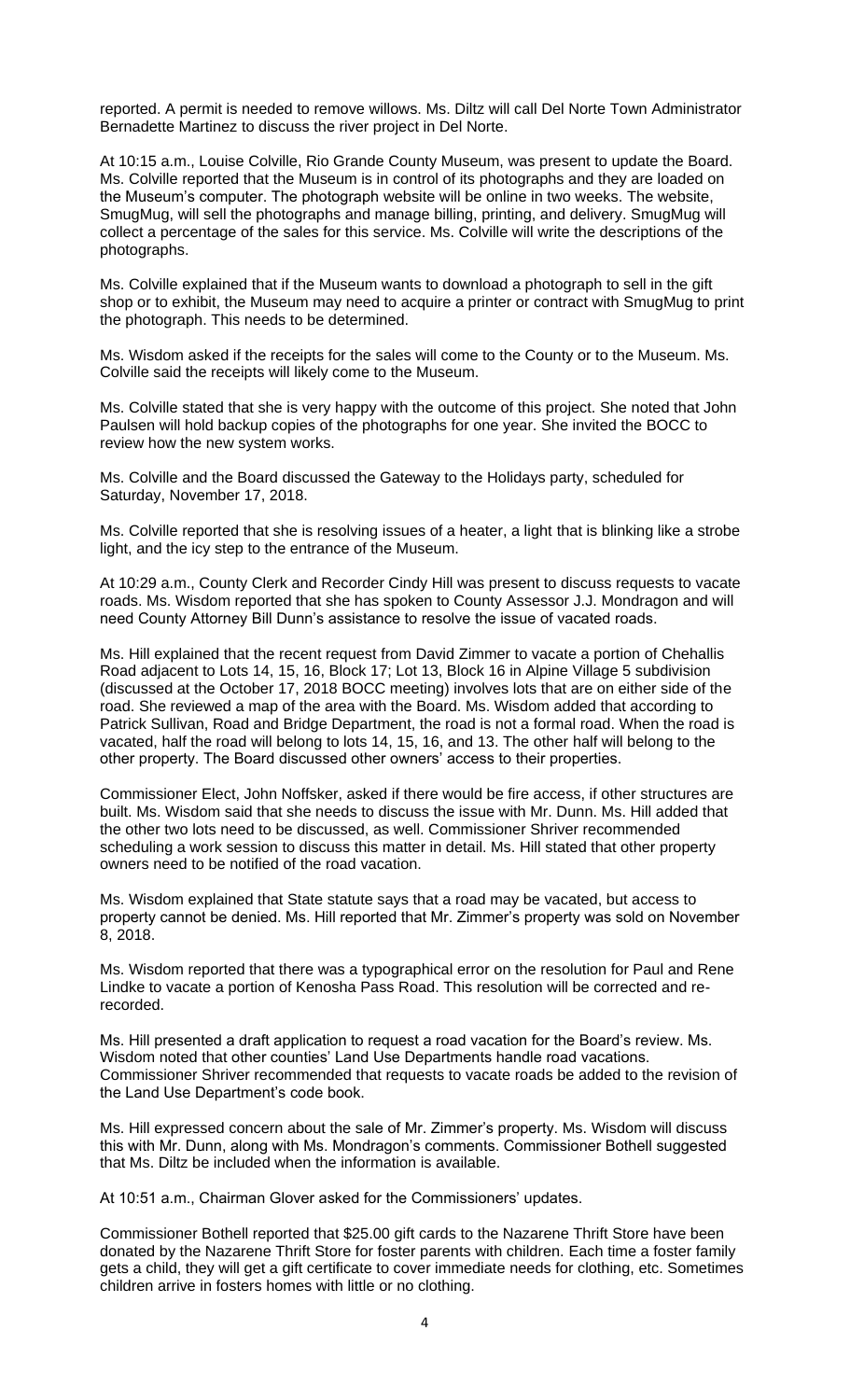Commissioner Shriver reported attending the Habitat Conservation Program meeting with Dixie Diltz, Land Use Department. She said the meeting went well. Commissioner Shriver reported that willows, which have been removed, will be discussed with Xcel Energy with regard to its gas line improvement project. Commissioner Shriver said that willows have been removed for ditch maintenance in the area, as well. Commissioner Bothell asked if willows could be removed to maintain ditches. Commissioner Shriver stated that willows can be removed to maintain ditches. She added that HCP was formed to protect landowners for maintenance of their properties. HCP is administered by the Rio Grande Conservation District.

Commissioner Shriver reported that Tri County Senior Citizens has been undergoing a great deal of remodeling. A grant has been obtained to replace the facility's carpet. Commissioner Shriver said that the facility is completely full.

Commissioner Shriver reported that she participated in a conference call regarding the Gallagher Amendment on Friday, November 9, 2018. The discussion focused on possible changes to the amendment in 2021. She said the amendment can either be repealed or changed. Commissioner Shriver said this will also be discussed at the upcoming CCI meeting. She noted that this is a difficult project because the Gallagher Amendment is a constitutional amendment.

Commissioner Shriver reported that the Employee Appreciation lunch went well.

Chairman Glover reported that he will attend the Child Welfare Allocation Committee meeting at the upcoming CCI meeting. He said the goal is to assure that the County obtains its fair share of the allocation.

Chairman Glover reported attending the recent Tourism Board meeting. Commissioner Shriver noted that the Town of Monte Vista appears to be saving its distribution from the Tourism Board for use in 2019. She noted that the Town of South Fork is making a promotional video, when the Tourism Board has already created a video. She said there is a problem with coordination between the three municipalities. Commissioner Bothell suggested meeting with representatives from the three towns and the Tourism Board regularly until the issues are resolved. Chairman Glover agreed, and suggested that a meeting be held before the end of the year. Commissioner Bothell stated that the resources of the Tourism Board need to be explained. Chairman Glover noted that the Tourism Board writes checks, but does not interact with the towns. He also stated that the Tourism Board needs to market to the residents of the County. Commissioner Shriver also noted that the Tourism Board members need to be accountable for reporting to each respective town. Chairman Glover said these problems need to be addressed and corrected. Chairman Glover also said that the Town of Del Norte will use any leftover Tourism funds for the Rio Grande County Museum sign.

At 11:05 a.m., Ms. Wisdom presented revisions to the 2019 County budget, which were received from department heads:

| Road and Bridge Department:<br>County Clerk and Recorder: | \$30,000.00 for snow removal overtime<br>\$1,500.00 for overtime |
|-----------------------------------------------------------|------------------------------------------------------------------|
| <b>Extension Office:</b>                                  | Reimbursement of 50 percent of salary and                        |
|                                                           | expenses                                                         |

Ms. Wisdom reported that the County's will provide an additional \$30,000.00 to the District Attorney's 2019 budget, for a total of \$266,000.00. She explained that this amounts to \$23.51 per resident of the County. Ms. Wisdom reported that Conejos County will also increase its contribution to the DA's budget.

Ms. Wisdom explained that funders often want to see that the funds they are providing are included in the actual budget. She noted that Commissioner Bothell has been concerned about an airport line item in the amount of \$250,000.00, which is grant funding that has not yet been awarded. Commissioner Bothell's concern is that the money might be spent, on something else, if the grant is not awarded. Ms. Wisdom has addressed this in the budget narrative, and explained that this funding is conditional upon acquiring a grant for an approved project. She also noted that airport projects must be approved by the BOCC. Ms. Wisdom said that this sort of thing happens often with grants, and stated that the department heads are very conscientious about how grant funding is used. Commissioner Shriver added that all major purchases must be approved by the BOCC. Ms. Wisdom said there will be a public hearing regarding the 2019 budget on November 29, 2018.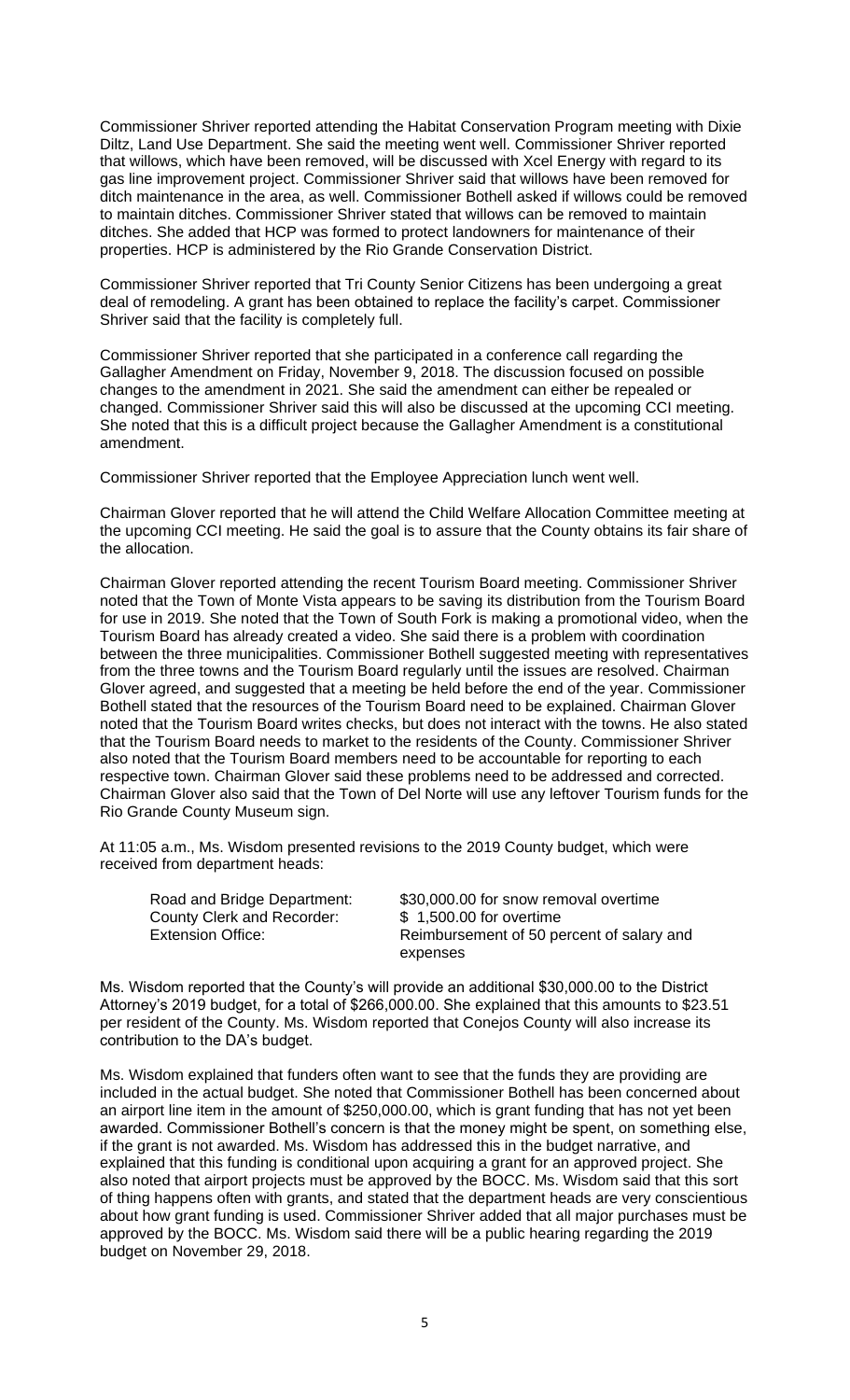Ms. Wisdom distributed a draft proclamation to acknowledge the  $227<sup>th</sup>$  anniversary of the Bill of Rights, which will be celebrated on December 15, 2018. This proclamation will be presented for approval on December 5, 2018.

At the request of the Treasurer the following tax lien assignments have been approved:

Tax certificate #7815 is assigned to William Todd Cauthron. Assessed owners are George W. and Bertha L. McKone. The property is located at Lot 7, Block 11, Alpine Village No. 3. Schedule 21250-11-007 for tax year 2014, in the total amount of \$187.47.

Tax certificate #7816 is assigned to William Todd Cauthron. Assessed owner is Edward C. Tietig. The property is located at Lot 8, Block 11, Alpine Village No. 3. Schedule 21250-11-008 for tax year 2014 in the total amount of \$187.47.

Tax certificate #7817 is assigned to William Todd Cauthron. Assessed owner is Edward C. Tietig. The property is located at Lot 10, Block 11, Alpine village No. 3. Schedule 21250-11-010 for tax year 2014, in the total amount of \$187.47.

Tax certificate #7818 is assigned to William Todd Cauthron. Assessed owner is Edward C. Tietig. The property is located at Lot 14, Block 11, Alpine Village No. 3. Schedule 21250-11-014 for tax year 2014 in the total amount of \$187.47.

Commissioner Bothell moved to approve the tax lien assignments. Commissioner Shriver seconded the motion and the motion carried.

Ms. Wisdom presented letter to Governor John Hickenlooper regarding the Colorado Crisis Services initiative. The purpose of this initiative is to improve on the gap in services and afterhour intervention strategies for citizens in crisis. The concern expressed in the letter is that a request for proposal from the Office of Behavioral Health will dismantle a system that is functioning in the Valley, and requests that the Governor immediately suspend the RFP. The consensus of the Board was to approve sending the letter to Governor Hickenlooper.

Ms. Wisdom discussed the Colorado Opportunity Scholarship Initiative Grant with the Board. She explained that Laurie Laske, Adams State University, in conjunction with Trinidad State Junior College, requested matching funds from the County in order to award County students with this scholarship grant. At the time of the original request, the County could not provide the matching funds and Ms. Laske identified a private donor to provide the matching funds. Ms. Wisdom explained that these funds have to go through the County. She expressed concern that if the private citizen reneges on providing the funding, the County will have to match the grant in the amount of \$3,600.00 by June 2019. She noted that the benefit of this grant outweighs the risk of possibly having to fund the matching grant. Commissioner Bothell asked if the private citizen has been verified. Ms. Wisdom said this is a trust factor, and Commissioner Shriver noted that it took some time to identify this citizen.

Commissioner Bothell expressed concern that the County is favoring two schools rather than students. Commissioner Shriver stated that other schools can approach the BOCC with similar requests. Ms. Wisdom stated that the County needs to support local schools, like it supports local businesses. Chairman Glover and Commissioner Shriver stated that they are not opposed to providing the matching funds if the private donor does not provide them. Commissioner Shriver noted that Ms. Laske is committed to getting students enrolled in the schools, and said that this will be a fiscal pass-through of the funds. Chairman Glover said this is a way the County can give back. Ms. Wisdom suggested that the donor be thanked and a press release issued to publicize the scholarship grant. Commissioner Shriver moved to approve providing the matching funds in the amount of \$3,600.00 for the COSI grant, in the event that the private donor does not provide them. Commissioner Bothell seconded the motion and the motion carried.

Commissioner Bothell asked what portion of students per county are eligible for the grant. Ms. Wisdom explained that students receive the scholarship in proportion to what each county contributes. The grant was signed.

Ms. Wisdom reported that there will be supplemental 2018 budgets for the Road and Bridge Department, the Department of Public Health, and the Tourism Board.

Ms. Wisdom reported that 15 to 20 employees attended the benefits fair. She also said that the Employee Appreciation lunch was well attended.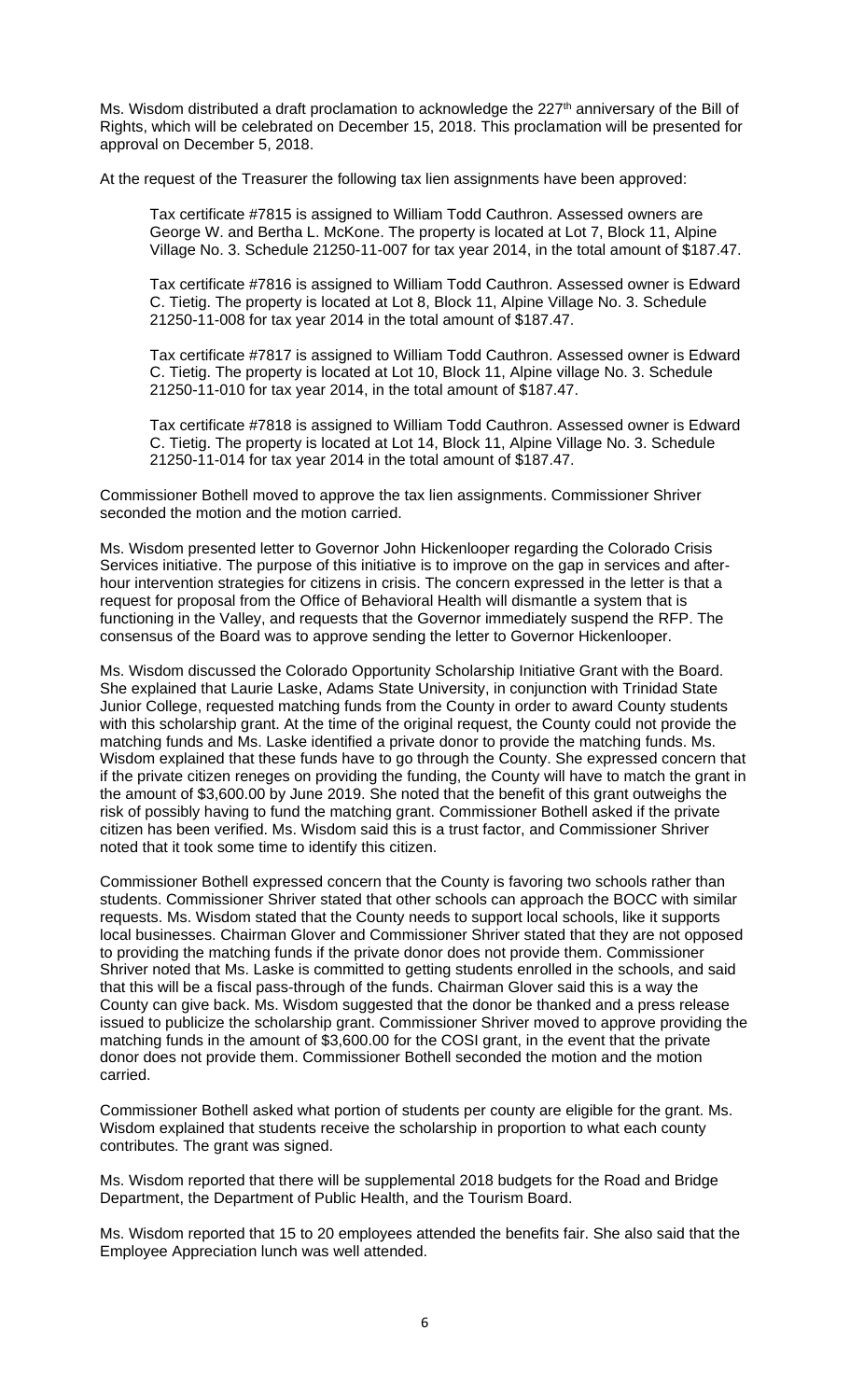Ms. Wisdom reported that mechanical engineers will be on the County campus on December 31, 2018, to evaluate systems for the Underfunded Courthouse Grant.

Ms. Wisdom reported that reservations are made for the upcoming CCI conference.

Ms. Wisdom reported the schedule for upcoming meetings:

- November 29, 2018, 2019 Budget Public Hearing, 1:30 p.m.
- December 5, 2018, regular BOCC meeting; 9:00 a.m.
- December 12, 2018, approval of the 2019 budget; 9:00 a.m., resolutions will be approved
- December 19, 2018, end-of-the-year Managers' Meeting, 8:30 a.m.; BOCC meeting, 9:30 a.m.
- December 28, 2018, Approval of the 2018 supplemental budget; 9:00 a.m.
- January 2, 2019, Cherilyn Rue sworn in as County Treasurer
- January 8, 2019, all other elected officials sworn in; regular BOCC meeting, 9:00 a.m.

Ms. Wisdom reported that the new procurement policy will take some time to finalize, and will require some work sessions. Some issues were brought up by department heads and Ms. Wisdom is working to make the policy more clear.

Ms. Wisdom reported that the accounting policies will be easier to finalize. Commissioner Shriver asked if these policies will satisfy the auditor. Ms. Wisdom said the policies will satisfy the auditor and will address the weaknesses noted in the previous audit. Ms. Wisdom said that the Administrative Office is following the policies and they are working well. These policies will be discussed at the December 5, 2018, BOCC meeting. Commissioner Shriver said the policy needs to be adopted before the end of the year in order to satisfy the auditor. She also said that this is a living document and can be adjusted if needed. It was noted that this policy includes the County's credit card policy.

Ms. Wisdom reported that the meeting with the City of Monte Vista has been rescheduled for December 4, 2018, at 12:00 p.m.

Ms. Wisdom will schedule a meeting with representatives from the three municipalities, the Tourism Board, and the BOCC on December 12, 2018, at 10:30, after the BOCC meeting.

At 11:45 a.m., the meeting was adjourned.

Attest:

Gene Glover, Chairman Mona Syring<br>
Chairman of the Board<br>
Clerk of the Board Chairman of the Board

COUNTY COMMISSIONERS' PROCEEDINGS

State of Colorado (a) ss County of Rio Grande )

The Board of Rio Grande County Commissioners met in regular session on Thursday, November 29, 2018. Members present were Chairman Gene Glover, Commissioner Suzanne Bothell, Commissioner Karla Shriver, County Administrator Roni Wisdom, Clerk of the Board Mona Syring, and Clerk of the Board in Training Nikita Christensen.

At 9:00 a.m., Chairman Glover called the Board meeting to order. Commissioner Shriver gave the opening prayer. The Pledge of Allegiance was said.

Commissioner Bothell moved to approve the agenda as presented. Commissioner Shriver seconded the motion and the motion carried.

Chairman Glover asked if there were any public comments and there were none.

Commissioner Shriver moved to approve the minutes from the November 14, 2018, meeting with changes. Commissioner Bothell seconded the motion and the motion carried.

7

\_\_\_\_\_\_\_\_\_\_\_\_\_\_\_\_\_\_\_\_\_\_\_\_\_\_\_\_\_\_\_\_\_\_\_\_\_\_\_\_\_\_\_\_\_\_\_\_\_\_\_\_\_\_\_\_\_\_\_\_\_\_\_\_\_\_\_\_\_\_\_\_\_\_\_\_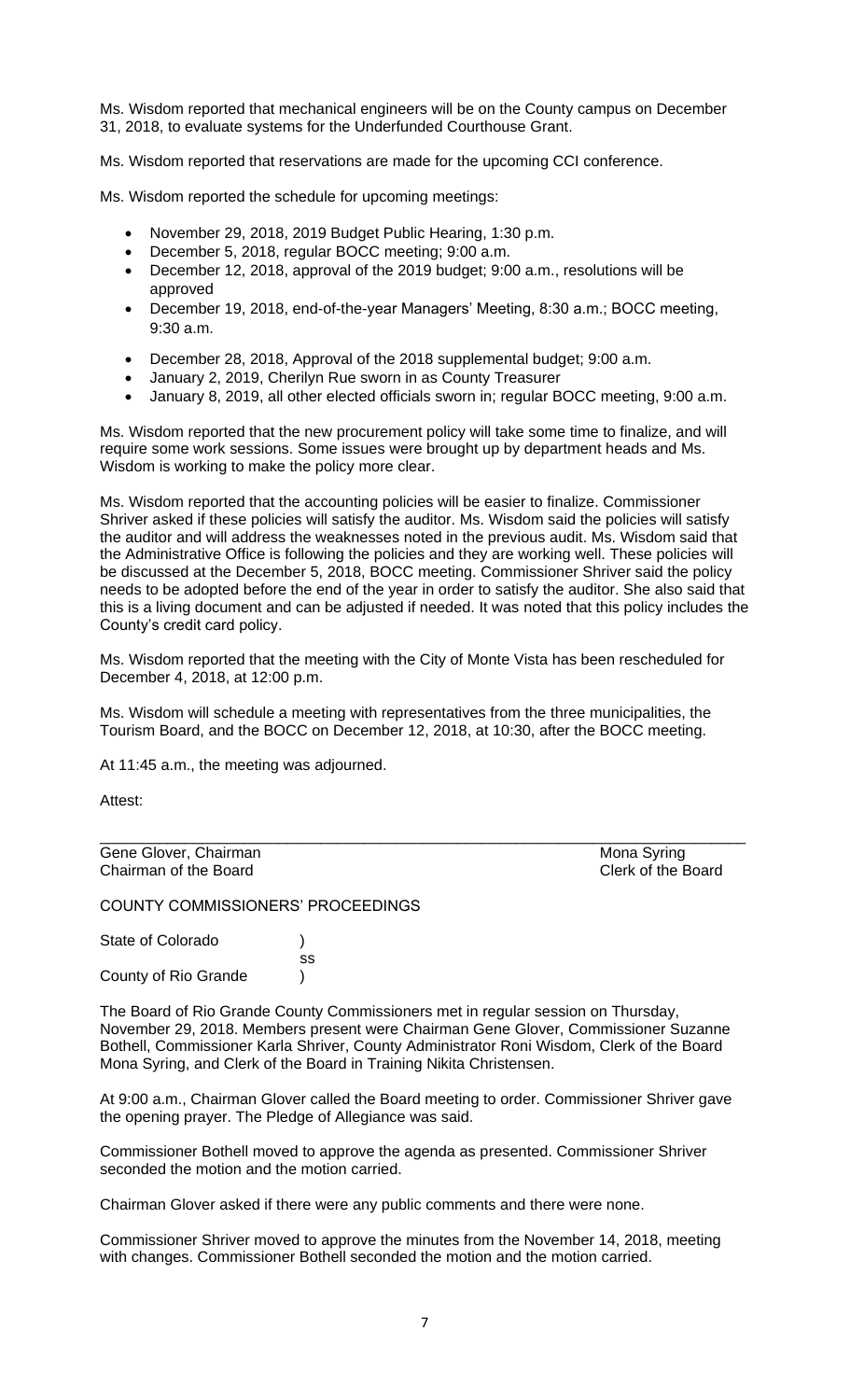The consent agenda, which included the November 2018 end-of-the-month vouchers and the November 2018 payroll, was presented. Commissioner Bothell moved to approve the consent agenda. Commissioner Shriver seconded the motion and the motion carried. The vouchers were signed.

## **November 2018 First-of-the Month Vouchers**

| <b>VENDOR</b>               | <b>SERVICE</b>                        | <b>AMOUNT</b> |
|-----------------------------|---------------------------------------|---------------|
| Colorado Depart. of Revenue | October Sales Tax/Acct# 01277561-0001 | \$246.00      |
| Great America Financial     | Agreement# 016-0939369-000            | \$136.17      |
| Verizon Wireless            | Acct# 765509857-00002                 | \$229.19      |
| Verizon Wireless            | Acct# 765509857-00004                 | \$1,260.52    |
| Verizon Wireless            | Acct# 765509857-00005                 | \$170.95      |
| Verizon Wireless            | Acct# 765509857-00006                 | \$319.00      |
| Xcel Energy                 | Acct# 53-1083310-0                    | \$2,062.66    |
| Xcel Energy                 | Acct# 53-1084871-0                    | \$2,981.49    |
| TOTAL                       |                                       | \$7,405.98    |

#### **November 2018 Mid-Month Vouchers**

| <b>VENDOR</b>                              | <b>SERVICE</b>                                                           | <b>AMOUNT</b> |
|--------------------------------------------|--------------------------------------------------------------------------|---------------|
| Alpine Archaeological Consultants,<br>Inc. | Summitville CDPHE Grant 19 Feea 112652                                   | \$2,941.55    |
| Alta Fuels, LLC                            | Acct#1935                                                                | \$3,465.07    |
|                                            | Acct# 60-71860/Ballast and Light Bulbs For                               |               |
| American Electric Company                  | <b>Annex Building</b>                                                    | \$301.50      |
| Asphalt Drum Mixers, Inc.                  | Acct# 550/Customer Po 839                                                | \$9,971.22    |
| Brown's Septic Svc Inc.                    | Rental Portable Restrooms/Septic Services                                | \$99.00       |
| <b>CDHS Central Accounting</b>             | <b>CDHS</b>                                                              | \$3.00        |
| Co. Bureau of Investigation                | Acct# Co0530Ccw                                                          | \$105.00      |
| <b>Coast to Coast Computer</b>             | Acct# 291679                                                             | \$235.00      |
| Colorado Assessor's Assoc                  | Winter Conference Registration                                           | \$400.00      |
| Colorado Div. of Fire                      | Acct# RGSO                                                               | \$3,111.22    |
| <b>Conduent Business Solutions, LLC</b>    | Customer# 663768/Track Search                                            | \$25.00       |
| <b>CXT</b> Incorporated                    | Customer #120585/Summitville Vault                                       | \$21,170.00   |
| Dana Delaine                               | VA Mileage/1112. X.45                                                    | \$500.40      |
| <b>District Attorney Office</b>            | 11Th Portion of the 2018 Budget                                          | \$19,666.67   |
| <b>DOI/BLM</b>                             | <b>Communication Site Lease/Baxter</b><br>Hill/Authorization# Coc 003023 | \$164.09      |
|                                            | Cust# 101402/Tip Spray, Gun Pnt Repair Kit,                              |               |
| <b>EZ Liner Industries</b>                 | Gun Bead Repair Kit, Seal                                                | \$702.99      |
| Fastenal                                   | Cust# Coala0222                                                          | \$809.40      |
| Fuller Electric Inc.                       | Acct RGSO/Lights and Ballasts                                            | \$487.00      |
| Industrial & Farm Supply                   | <b>Cust# 189</b>                                                         | \$31.00       |
| Jack's Market                              | Foil Pan, Gallon Distilled Water                                         | \$4.08        |
| Jade Communications, LLC                   | Acct# 2938                                                               | \$76.91       |
| Ken's Service Center                       | Inv Cont - 53025, 53123, 53122, 53271/Acct<br><b>RGSO</b>                | \$1,280.06    |
| Lenco West, Inc.                           | Hoses                                                                    | \$122.24      |
| <b>Maddox Collections</b>                  | Drug Screen                                                              | \$30.00       |
| <b>Maddox Collections</b>                  | Drug Screen                                                              | \$30.00       |
| MDS Waste & Recycle, Inc.                  | Customer# 636860020167/Weed                                              | \$25.93       |
| MDS Waste & Recycle, Inc.                  | Acct#636860026494/Road & Bridge                                          | \$143.00      |
| Meadow Gold Dairies, Inc.                  | Inv Cont - 81003359, 81003475/Acct# 1052229                              | \$366.40      |
| Pacific Concepts                           | Acct# Rio 10                                                             | \$1,026.40    |
| Pro Com, LLC                               | Pre-Employment Drug Test                                                 | \$105.00      |
| Pro Com, LLC                               | Onsite Reasonable Suspicion Training                                     | \$588.21      |
|                                            | Service Call/Arrow Rlx Levrlock/Weiser                                   |               |
| <b>Renshaw Locksmith Service</b>           | Cylinder/Labor                                                           | \$210.25      |
| RG & Associates, LLC                       | Land Use Code Update                                                     | \$2,436.25    |
|                                            | Summitville Vault System/Cxt Invoice                                     |               |
| <b>Rio Grande County</b>                   | 261941/Deposit 00103203289                                               | \$8,750.00    |
| Rocky Mountain Plumbing                    | Wire                                                                     | \$17.60       |
| S & S Distribution, Inc.                   | Water                                                                    | \$64.20       |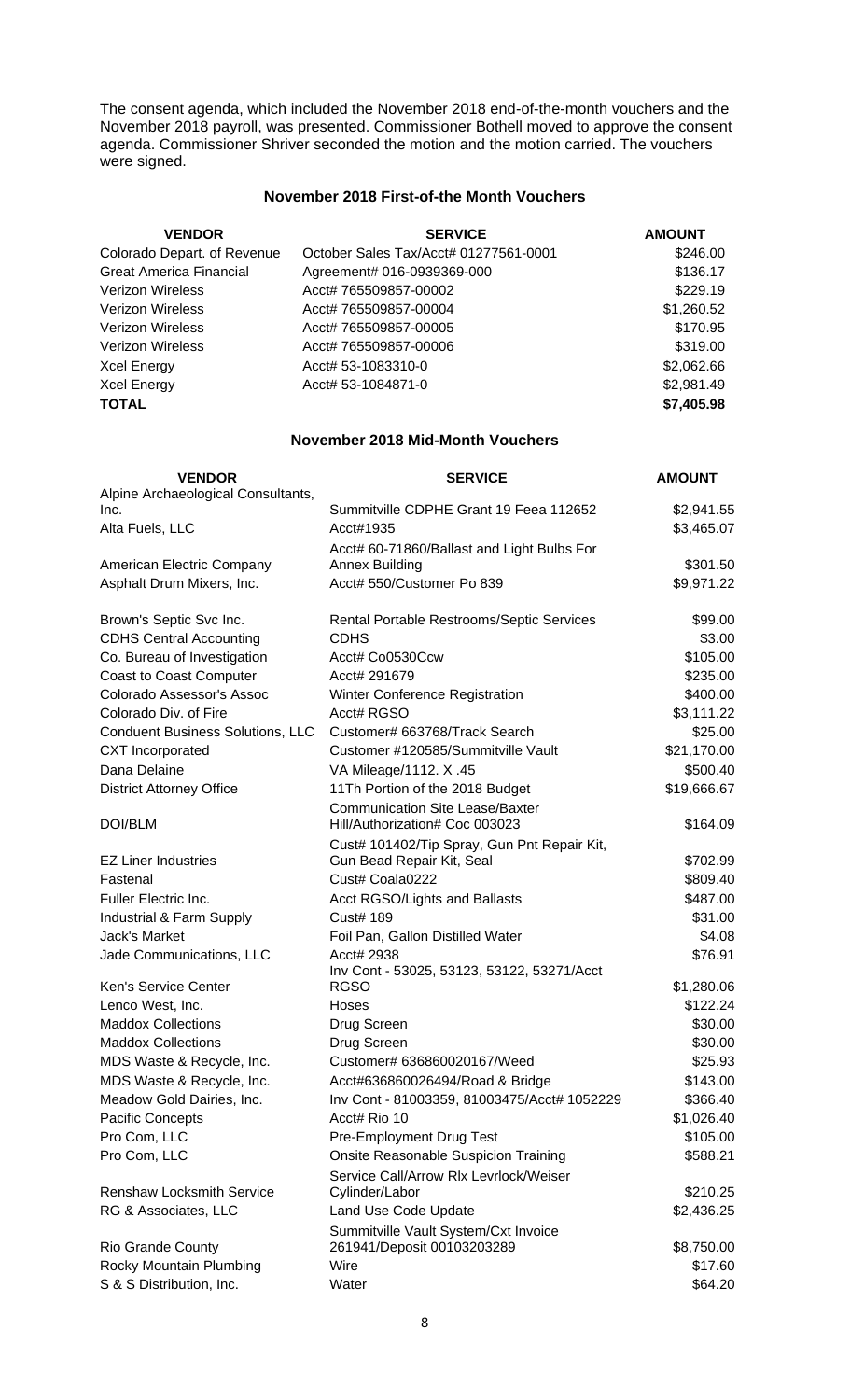| Inv Cont - 74173, Acct# 7048<br>SLV Parts, Inc.                     | \$69.12     |
|---------------------------------------------------------------------|-------------|
| <b>SLV REC</b><br>Acct# 4705001905                                  | \$100.00    |
| <b>Small Business Development</b>                                   |             |
| <b>Business Consulting</b><br>Center                                | \$1,000.00  |
| <b>Staples Business</b><br>Acct# 10232802Rch                        | \$218.76    |
| <b>Staples Business</b><br>Acct# 1047088 Tina's Calendar            | \$5.39      |
| <b>Summit Market</b><br>Inv Cont - 3081300813, 2034860807/Acct 4000 | \$50.00     |
| The Sunflour Inc. C/O Rhoda                                         |             |
| Employee Luncheon<br>Koehn                                          | \$1,750.40  |
| <b>Total Office Solutions</b><br>Acct# 40238-01                     | \$388.73    |
| Town of Del Norte<br>Customer#'s 1512.01/1892.01/1822.01/1030.02    | \$343.24    |
| <b>Filters</b><br>U.S. Tractor, Inc.                                | \$282.30    |
| <b>Valley Publishing</b><br>Proposed Budget                         | \$31.00     |
| <b>Valley Publishing</b><br>Customer# 968 - Schoen/O'Rourke - Cu    | \$24.00     |
| Victim Assistance Fund<br>Victim Assistance Fund                    | \$3.00      |
| Inv Cont - Po3C0474268, S03W0843095/Acct#                           |             |
| <b>Wagner Equipment</b><br>74470                                    | \$1,234.31  |
| Waste Management-<br>Cust Id# 05925-74006                           | \$234.06    |
| <b>WSB Computer Services</b><br>Battery Backup and Recycling Fees   | \$277.20    |
| <b>WSB Computer Services</b><br>Carbonite                           | \$538.84    |
| Zep Manufacturing Company<br><b>Cleaners</b>                        | \$489.06    |
| <b>TOTAL</b>                                                        | \$89,029.77 |

# **November 2018 End-of-the Month Vouchers**

| <b>VENDOR</b>                              | <b>SERVICE</b>                                        | <b>AMOUNT</b> |
|--------------------------------------------|-------------------------------------------------------|---------------|
| <b>Agency Tourism Marketing</b>            | Leeds Processing/Website Development                  | \$550.00      |
| Airgas USA, LLC                            | Inv Cont# 9082282271, 9082482648/Cust# Qq875          | \$752.79      |
| Alamosa Co Nursing Svc                     | Inv Cont - Eh102018/Tob Sub Contract Payments         | \$2,644.94    |
| Alamosa County                             | December Rent                                         | \$315.00      |
| All Truck and Trailer                      | A-31 Motor Assy                                       | \$249.05      |
| All Truck and Trailer                      | Customer# 68263                                       | \$61.44       |
| Alta Fuels, LLC                            | Inv Cont - 209720/Acct # 1935                         | \$3,575.85    |
| Amy Lin Engle                              | <b>Tourism Assistant</b>                              | \$500.00      |
| Aubrey Pargin                              | Election Judge/Mileage                                | \$302.00      |
| Axon Enterprises, Inc.                     | Acct# 107320                                          | \$644.00      |
| <b>Brenda Atencio</b>                      | Election Judge - Canvass                              | \$100.00      |
| Business Solutions Leasing, Inc.           | Agreement# 101-1260978-000                            | \$60.10       |
| Carla Clutter                              | Election Judge - Rla/Mileage                          | \$125.20      |
| Cary Aloia                                 | Meeting and Miles                                     | \$73.40       |
| CenturyLink                                | 7196573325233                                         | \$61.79       |
| CenturyLink                                | Acct 7198524781                                       | \$444.23      |
| CenturyLink                                | Acct 7196573454                                       | \$61.73       |
| CenturyLink                                | Acct# 7198735588                                      | \$54.46       |
|                                            | <b>EPSDT Contract Billing for September and</b>       |               |
| Chaffee Cnty Public Hlth                   | October                                               | \$2,890.00    |
| Ciello Powered by SLVREC                   | Acct#'s 7000860100/7000860000                         | \$127.77      |
| Ciello Powered by SLVREC                   | Acct# 7000758500                                      | \$97.75       |
| Ciello Powered by SLVREC                   | Acct# 7000703800                                      | \$97.50       |
| Ciello Powered by SLVREC                   | Acct# 7000751300                                      | \$561.50      |
| Ciello Powered by SLVREC                   | Acct# 7000751200                                      | \$526.06      |
| Ciello Powered by SLVREC                   | Acct# 7000708800                                      | \$59.95       |
| Colo Dept. of Public Health                | <b>CCSTB New Coroner Institute</b>                    | \$3,000.00    |
| Colorado Chapter                           | Training/Randy/March 4-8, 2019                        | \$400.00      |
| <b>Conduent Business Solutions,</b><br>LLC | Land Records Management Systems for<br>September 2018 | \$1,269.00    |
| <b>Conduent Business Solutions,</b>        |                                                       |               |
| LLC                                        | Monthly Hosting and Extra Desk                        | \$3,281.21    |
| <b>Conduent Business Solutions,</b>        |                                                       |               |
| LLC                                        | <b>Track Search</b>                                   | \$25.00       |
| <b>Conejos County Nursing</b>              | October 2018 Payment                                  | \$2,713.86    |
|                                            | Vaccine Monitoring Kit/Wall Mount                     |               |
| Control Solutions Inc.                     | Bracket/Batteries/Calibration                         | \$307.00      |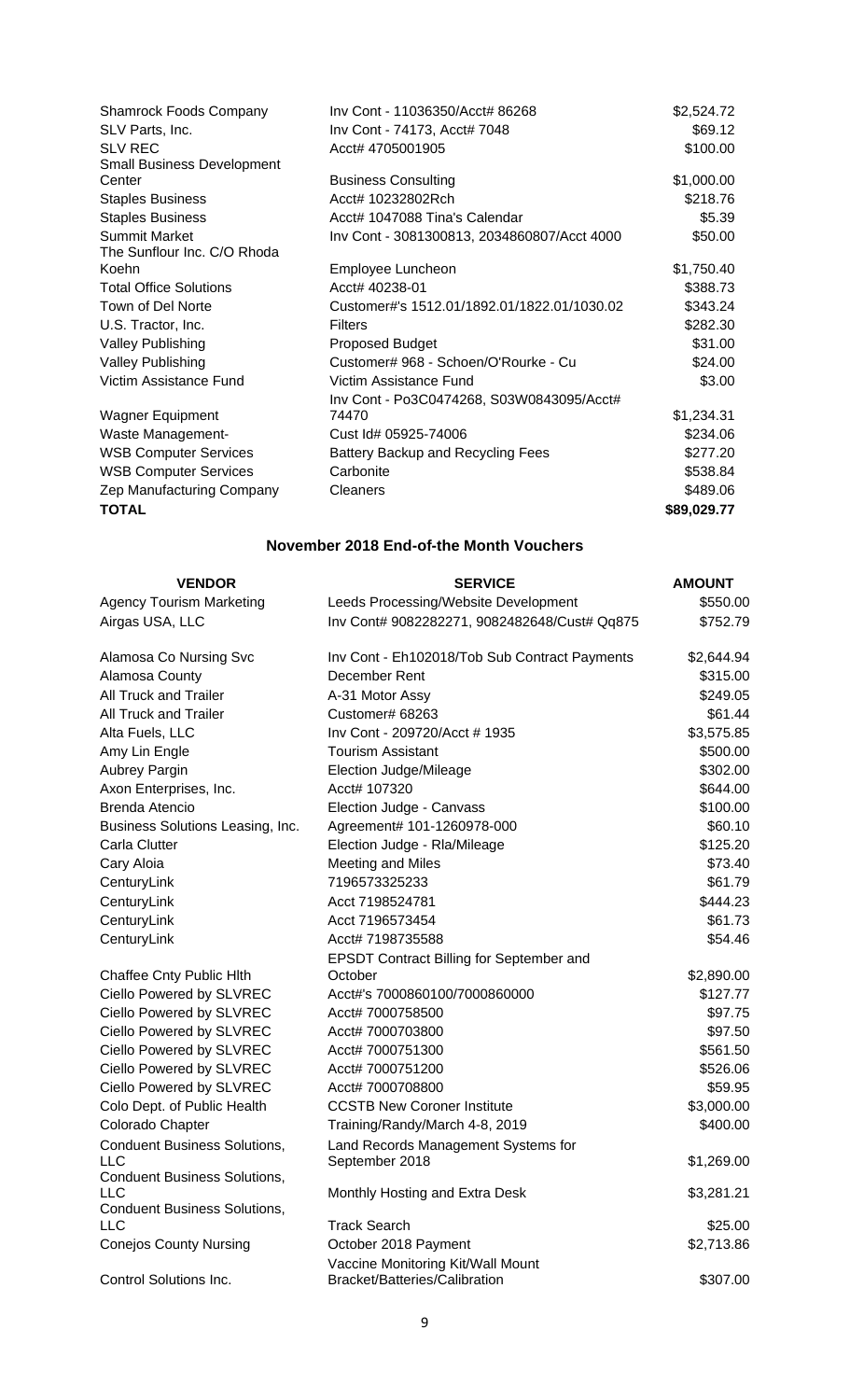|                                         | Tob Sub Contract Pymt/September 2018/Steepp        |            |
|-----------------------------------------|----------------------------------------------------|------------|
| <b>Costilla County Public</b>           | <b>Tob Grant</b>                                   | \$2,031.36 |
|                                         |                                                    |            |
| <b>Costilla County Public</b>           | EPSDT Contract Billing/September/October 2018      | \$4,280.00 |
| Cynthia Ford                            | Miles for 10/27-31                                 | \$186.30   |
| Cynthia Ford                            | Professional Services 10/27-31                     | \$795.00   |
|                                         | Miles for 11/1-19 and Verizon and AT&T and         |            |
| Cynthia Ford                            | Viasat                                             | \$584.86   |
| Cynthia Ford                            | Professional Service for 11/1-19                   | \$3,345.00 |
| Dave Scheel                             | Printer Ink                                        | \$23.64    |
|                                         |                                                    |            |
| Deann Jacobs                            | Mileage - Health Care Facilities/General Elections | \$12.60    |
| Devi Jardon                             | Secretarial for 2018                               | \$1,500.00 |
| Dianne Koshak                           | Miles to Meetings for November 2018                | \$237.60   |
|                                         | Radio not Transmitting all the Time/Replaced       | \$194.69   |
| Digitcom Electronics, Inc.<br>Direct TV | <b>Battery</b><br>Acct# 045235405                  | \$179.98   |
| Dixie Diltz                             |                                                    | \$48.60    |
|                                         | Miles to Meetings and Blight Miles                 | \$63.50    |
| Dwight Freeman                          | Miles and Meeting                                  |            |
| Edifice Creative, LLC                   | Monthly Tourism Engine                             | \$40.75    |
| <b>Emily Brown</b>                      | Miles to Meetings for November 2018                | \$515.59   |
| <b>Emily Gallegos</b>                   | <b>Election Judge</b>                              | \$130.00   |
| <b>Everett Myers</b>                    | Miles and Meeting                                  | \$65.30    |
| <b>EZ Liner Industries</b>              | <b>Tip Guard Seal</b>                              | \$48.36    |
| Fastenal                                | Cust # Coala0222/Contract# 111673/8497             | \$457.72   |
| <b>First Bankcard</b>                   | 2016 Shsg Proj 1 L2, M&A - 2017 Shsg Proj 1 L3     | \$8,828.86 |
| <b>First Bankcard</b>                   | Facebook                                           | \$140.00   |
| Forestry Suppliers, Inc.                | Cust Acct# 457907/Ideal Markers                    | \$722.27   |
| <b>Glenalee Mitchell</b>                | Election Judge/Mileage                             | \$257.70   |
| Gobins, Inc.                            | Acct# 21609                                        | \$34.12    |
| Gobins, Inc.                            | Acct# 13756/#2011109690                            | \$95.67    |
| Gobins, Inc.                            | Acct# 21611Can                                     | \$34.73    |
| <b>Great America Financial</b>          | Agreement# 025-1070947-0000                        | \$349.13   |
| Grover Hathorn                          | Miles and Meeting                                  | \$63.50    |
| Haynie's Inc.                           | Acct# 7066                                         | \$992.95   |
| Haynie's Inc.                           | Headlight Bulb/2009 F150                           | \$26.51    |
| <b>Ida Salazar</b>                      | Miles to Meetings                                  | \$373.50   |
| <b>IHS Pharmacy</b>                     | Acct# Rg99999999                                   | \$225.41   |
| Jean Borrego                            | Shsg 2016/Proj 1 L 2                               | \$431.10   |
| Jean Borrego                            | Shsq 2017/Coordinator Salary/Proj 1 L1             | \$5,000.00 |
| Jean Borrego                            | Shsg 2017/Proj 1 L3/Verizon                        | \$100.77   |
| Jeanette Howey                          | Election Judge/Mileage                             | \$268.50   |
| <b>Jorie Scott</b>                      | Election Judge - Rla/Mileage                       | \$185.50   |
| <b>KD Klene</b>                         | Acct# S10627172P                                   | \$73.80    |
| Keystone Masonry &                      | Materials and Labor to Replace Stone Pillar,       |            |
| Construction, Inc.                      | 2X2X4                                              | \$1,280.00 |
| Kimberly Bryant                         | Monthly Pay/October 2018 SIM                       | \$2,833.89 |
| Kleen Machine Hood Cleaning             | <b>Acct RGSO</b>                                   | \$400.00   |
| Kristi Hillis                           | Monthly Pay for October 2018                       | \$1,125.00 |
| Lake County Health Dept.                | September 2018 Payment                             | \$725.00   |
| Lenco West, Inc.                        | <b>Bolts and Washers</b>                           | \$97.27    |
| Leonard Brown                           | Site Visit and Meeting                             | \$63.50    |
| Leroy A Romero                          | Monthly Office Cleaning                            | \$150.00   |
| Linda Robinson                          | Election Judge - Canvass                           | \$277.50   |
| <b>Maddox Collections</b>               | Drug Screen New Employee                           | \$30.00    |
| Maria Sierra                            | Miles for Training                                 | \$26.10    |
| Master Print & Web Design, Inc.         | Search Engine Optimization                         | \$100.00   |
|                                         | Inv Cont - 38665181/Suckers for Lzs/Band-          |            |
| McKesson Medical Surgical               | Aids/Needles/Syringes                              | \$92.32    |
| Meadow Gold Dairies, Inc.               | Inv Cont - 81003582                                | \$320.60   |
| <b>Michael Mitchell</b>                 | Miles and Meeting                                  | \$65.30    |
| Michael Pena                            | Election Judge - Security/Mileage                  | \$123.50   |
| Mobile Record Shredders, LLC            | Shredding                                          | \$28.00    |
| Mobile Record Shredders, LLC            | Shredding                                          | \$65.00    |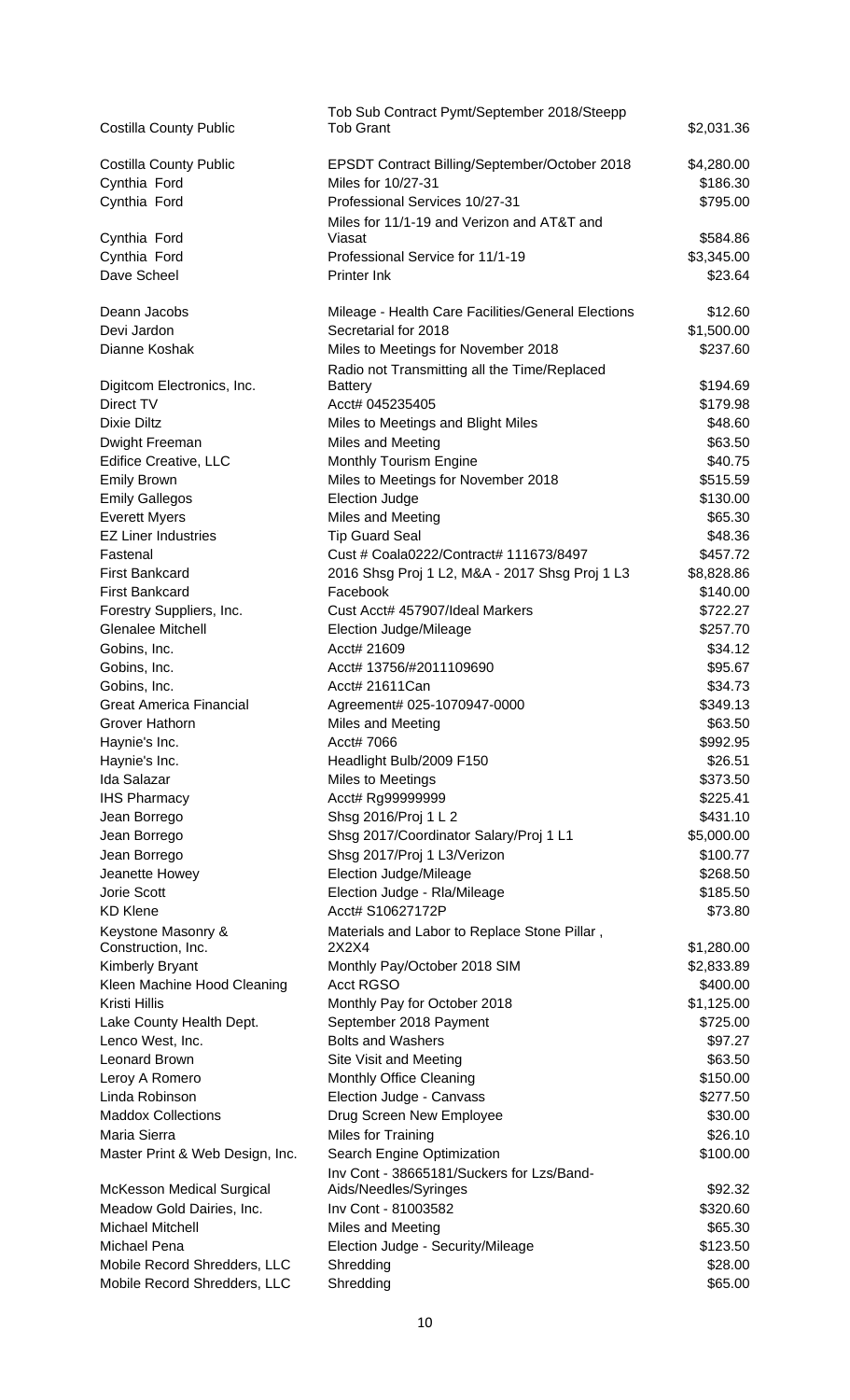| Mona Syring                                                     | Clerk to the Board 10/30-11/25/2018                                                 | \$421.20    |
|-----------------------------------------------------------------|-------------------------------------------------------------------------------------|-------------|
| Monica Falk                                                     | Election Judge /Mileage                                                             | \$392.50    |
| Monica Felix                                                    | Election Judge - Early Voting/Mileage                                               | \$788.00    |
| Monte Glass Shop                                                | Pulled out Two Windows and Swapped<br>Inv Cont - 30841, 31517, 11162, 29871, 28665, | \$409.00    |
|                                                                 | 28571, 28623, 28754, 10827, 20857, 28530/Acct#                                      |             |
| Monte Vista Cooperative                                         | 4531231                                                                             | \$492.44    |
| Monte Vista Cooperative                                         | <b>Tire Repair</b>                                                                  | \$10.00     |
| Monte Vista Machine Tool                                        | Chamfer Cylinder End                                                                | \$39.00     |
| Nancy Davis                                                     | Election Judge - Canvass/Mileage                                                    | \$131.50    |
| O & V Printing, Inc.                                            | 400 Prescription Sheets                                                             | \$35.50     |
| Pat Hostetter                                                   | Miles and Meals for Training                                                        | \$19.20     |
| Paul Wertz                                                      | Miles to Meetings                                                                   | \$81.00     |
| Peggy J Kern                                                    | Miles to Post Office                                                                | \$9.45      |
| Pen Craft Design Company                                        | Tourism Assistant - November                                                        | \$800.00    |
| Pitney Bowes, Inc.                                              | Reserve Account #47385703                                                           | \$2,000.00  |
| Pro Com, LLC                                                    | Drug Screen New Employee                                                            | \$37.00     |
| Pro Com, LLC                                                    | <b>Drug Testing</b>                                                                 | \$135.00    |
| Reliance Steel Co. #12                                          | Inv Cont - 434559/Acct#253                                                          | \$1,793.00  |
| Response Technologies, Inc.                                     | Ballot/Envelope Printing/Postage/Shipping                                           | \$8,228.46  |
| Rio Grande County Sheriff                                       | Sce Service and Mileage                                                             | \$77.00     |
| Rock Water Management, LLC<br>Rocky Mountain Fire and Security, | November Rent                                                                       | \$450.00    |
| LLC                                                             | Fire Extinguisher Annual Maintenance                                                | \$346.00    |
| Rocky Mountain Fire and Security,<br><b>LLC</b>                 | 2018 Annual Fire Extinguisher Inspections and<br>Maintenance                        | \$829.25    |
| Rocky Mountain Fire and Security,                               | Fire Extinguisher Annual Maintenance/Courthouse                                     |             |
| <b>LLC</b>                                                      | and Annex                                                                           | \$1,522.57  |
| S & S Distribution, Inc.                                        | <b>Water Delivery</b>                                                               | \$40.00     |
| S & S Distribution, Inc.                                        | Water for October                                                                   | \$18.00     |
| S & S Distribution, Inc.                                        | Water                                                                               | \$27.00     |
| Saguache Co Public Health                                       | Tob Sub Contract Payment for September 2018                                         | \$3,195.72  |
| Saguache County Jail                                            | October Holding                                                                     | \$1,395.00  |
| Sanofi Pasteur, Inc.                                            | Tubersol                                                                            | \$208.93    |
| Sarah H. Rierson                                                | Election Judge - Lat/Mileage                                                        | \$59.40     |
| Sarah Herrera                                                   | Nurse Mileage                                                                       | \$27.45     |
| <b>Shamrock Foods Company</b>                                   | Inv Cont - 11048000, 11059843/Acct# 86268                                           | \$3,616.93  |
| <b>Silver Thread Visitor Center</b>                             | 2nd and 3rd Quarters                                                                | \$10,000.00 |
| <b>Skyline Steel</b>                                            | <b>Galvanized Annular Band</b>                                                      | \$12,286.93 |
|                                                                 | Acct#'s                                                                             |             |
| <b>SLV REC</b>                                                  | 1337000605/7000235200/7000524700/700054140<br>0                                     | \$727.00    |
| <b>SLV REC</b>                                                  | Sf-4699010705/Dn-759843705                                                          | \$175.00    |
|                                                                 |                                                                                     | \$150.26    |
| <b>Staples Business</b>                                         | Pencils, Calendars, Ink<br><b>CTC General</b>                                       | \$178.80    |
| <b>Staples Business</b>                                         |                                                                                     |             |
| State of Colorado                                               | November Renewals/November Title Complete<br><b>Notices</b>                         | \$429.66    |
| Stericycle Inc.                                                 | Regulatory Updates for November 2018                                                | \$41.67     |
| Summit Publishing                                               | <b>Blue Ridge Outdoors/Elevation Outdoors</b>                                       | \$1,133.00  |
| <b>Total Office Solutions</b>                                   | Acct #21608/Calendar, Forms and Envelopes                                           | \$191.91    |
| Transwest Truck, Inc.                                           | Cntrl - Htr/Defrst                                                                  | \$285.40    |
|                                                                 |                                                                                     |             |
| United Reprographic                                             | Maintenance Agreementct1825-06/Acct# 6573334                                        | \$115.19    |
| <b>Valley Courier</b>                                           | Acct RGSO/Ad for Detention                                                          | \$173.25    |
| Valley Lumber and Supply, Inc.                                  | <b>Survey Stakes</b>                                                                | \$102.40    |
| <b>Valley Publishing</b>                                        | Ad for Detention                                                                    | \$56.25     |
| <b>Valley Publishing</b>                                        | Notice of Election/2018 General Election                                            | \$399.00    |
| Valuewest, Inc.                                                 | <b>Commercial Reappraisal Pymt</b>                                                  | \$3,000.00  |
|                                                                 | Inv Cont - S03W0843186, S03W0843155,                                                |             |
|                                                                 | S03W0843238, P03C0474726,                                                           |             |
| <b>Wagner Equipment</b>                                         | P03C0474970/Acct# 74470                                                             | \$2,302.04  |
| <b>Waxie Sanitary Supply</b>                                    | Cases of Sky Blue Pads                                                              | \$135.00    |
| <b>Waxie Sanitary Supply</b>                                    | R&B Acct# 32319-1                                                                   | \$39.74     |
| <b>Wex Bank</b>                                                 | Acct# 0406-00-819100-9                                                              | \$430.95    |
|                                                                 |                                                                                     |             |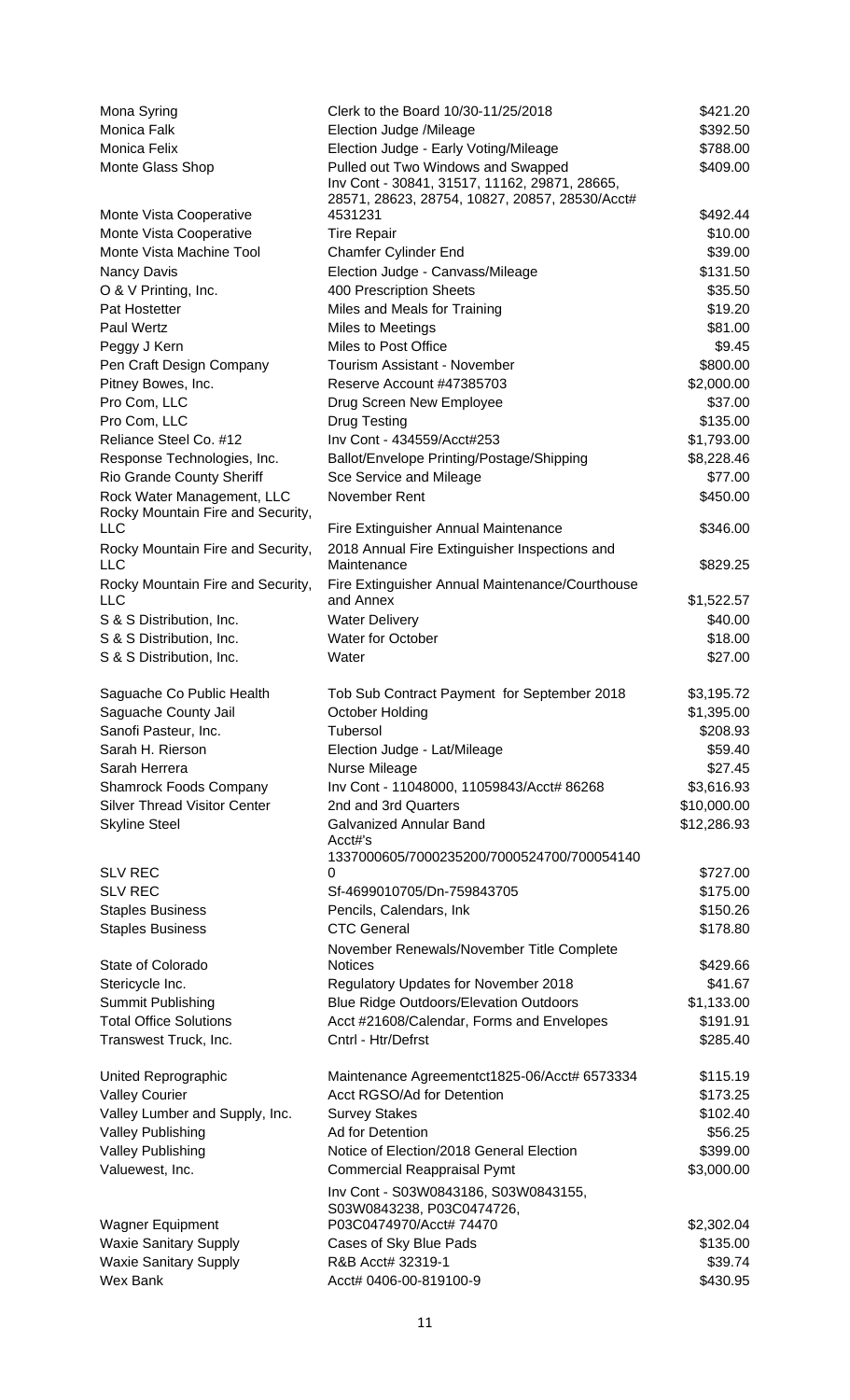| Wex Bank                     | Acct# 0406-00-819102-5         | \$988.71     |
|------------------------------|--------------------------------|--------------|
| Wex Bank                     | Acct# 0406-00-821424-9         | \$4,817.54   |
| William F. Dunn              | Legal Fees for November        | \$1,712.50   |
| <b>WSB Computer Services</b> | Samsung 860 Evo/Recycling Fees | \$95.00      |
| <b>WSB Computer Services</b> | Maintenance Agreement          | \$2,500.00   |
| <b>Xcel Energy</b>           | Acct# 53-0012282874-7          | \$8.30       |
| <b>Xcel Energy</b>           | Acct# 53-1143312-0             | \$9,709.82   |
| <b>TOTAL</b>                 |                                | \$146,501.25 |

Fuel for the airport was purchased in the amount of \$30,474.53. This changes the end-of-the month vouchers total to: \$176,975.78.

#### **November 2018 Payroll**

| <b>TOTAL:</b>          | \$433,389.29 |
|------------------------|--------------|
| Public Health:         | \$21,300.72  |
| Airport:               | \$1,089.84   |
| <b>Weed District:</b>  | \$3,677.38   |
| DSS:                   | \$114,293.38 |
| Road and Bridge:       | \$73,630.43  |
| <b>County General:</b> | \$219,397.54 |

At 9:10 a.m., the Board adjourned to the Board of the Department of Social Services.

At 9:38 a.m., the meeting resumed. Pursuant to C.R.S. 24-6-402(4)(f), Commissioner Shriver moved to go into executive session for personnel matters. Commissioner Bothell seconded the motion and the motion carried.

At 9:55 a.m., Commissioner Shriver moved to come out of executive session. Commissioner Bothell seconded the motion and the motion carried. The meeting resumed.

At 9:57 a.m., Emily Brown, Department of Public Health, was present to update the Board.

Ms. Brown distributed the SLV Community Health Assessment booklet, which outlines the outcomes of the data collection efforts, which the San Luis Valley Public Heath Partnership has been working on over the last year. Ms. Brown explained that the booklet summarizes the health issues that need to be improved. The last Rio Grande Hospital community meeting will be held today and Arlene Harms, Rio Grande Hospital, will discuss the steps the hospital will be taking over the next three years to address the health needs of the County. Ms. Brown said that Rio Grande Hospital will begin to work with other agencies, and a health and wellness board will be created. Ms. Brown, a representative from the Department of Social Services, and a representative from SLV Behavioral Health Group will serve on this board. Ms. Brown also said that the Department of Public Health will address its health needs issues. Ms. Brown acknowledged that it may be difficult to pull in other agencies, because it has not been done before in the County, but that this is an exciting beginning step.

Ms. Brown reported that flu clinics are finished. There is still some vaccine available in the Department. Commissioner Bothell noted that vaccination rates in the Valley are low and asked if flu contraction rates were higher because of that. Ms. Brown said that last year's flu season was difficult and there were some hospitalizations. Last year's flu hit people hard in the 40 to 60 age range, and this year appears to be similar. Chairman Glover asked if there was a shortage of vaccines last year. Ms. Brown said she did not remember what the availability was last year. She noted that Jack's Market Pharmacy was delayed in getting vaccines this year, and that might be the case for some other independent agencies.

Ms. Brown reported that it is necessary for child care centers and Head Starts to use the services of a nurse consultant to oversee the administration of medication to the children. High Valley Community Center and Kids' Connection also need this service. Public Health Nurse Paul Wertz is interested in being the nurse consultant. Ms. Brown will work out the details. She explained that the nurse consultant will delegate his authority to staff to administer medications to the facilities. Ms. Brown explained that there is a new State inspector for HVCC and Kids' Connection, and the inspector is pushing for the nurse consultant position. Nurses are required to carry malpractice insurance, but Ms. Brown wants to make sure that if this is taken on by the County, any issues are taken on by the County, not by the individual nurse. Ms. Wisdom suggested that Ms. Brown discuss this with Costilla County Public Health. Ms. Brown said that the Costilla County nurse works also as the school nurse and there have been no problems. She said when the contractual details are worked out, she will present the contract to the Board.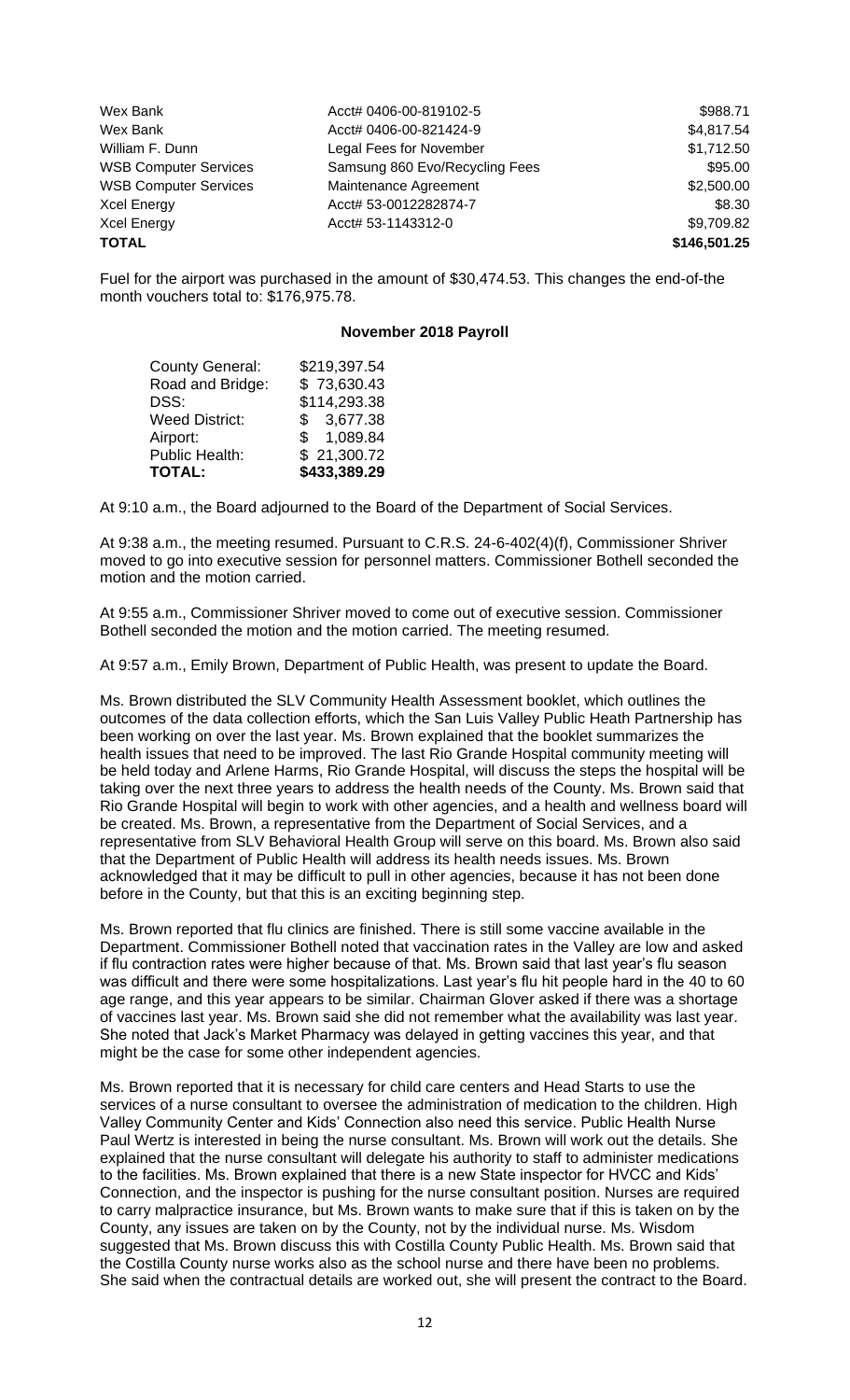Commissioner Shriver noted that there is a youth center in Center, which serves children from Rio Grande County and Saguache County. Commissioner Bothell asked if children would be served based on their location or their place of residence. Ms. Brown stated that when Otero Junior College runs the Migrant Head Start during the summer, children are immunized by Rio Grande County. She said she will work with Center to coordinate the service for facilities located in Saguache County. She noted that it might be cost effective to work with several agencies.

Chairman Glover asked how the Public Health Department is addressing the opioid problem. Ms. Brown explained that Public Health focuses on prevention services; there is available funding for these services. She also explained that Public Health also works with communicable disease prevention, and would help manage an outbreak of the diseases that are sometimes linked to injection drug use like hepatitis C or HIV. Public Health does not do testing or outreach for care. Public Health also supports ensuring access to care, including looking at setting up a local Harm Reduction/Needle Exchange Program, as well as assisting law enforcement and pharmacies in setting up medication take-back locations.

Chairman Glover reported attending a CCI session regarding opioids, where it was suggested that more ways to dispose of prescription drugs be made available. Commissioner Bothell asked who picks up the medications from the existing drop boxes. Ms. Brown said that law enforcement and Drug Enforcement Administration-certified pharmacies have the ability to have medication drop boxes, and the State contracts with a company that picks up the boxes. Commissioner Shriver added that there are regularly scheduled take-back days, and suggested that more take-back days be scheduled. Chairman Glover asked how citizens can be reminded to get rid of their prescriptions when they are finished. Ms. Brown said that the Department has cards with this information that could be distributed. Ms. Wisdom suggested working with pharmacies on ways to remind people to dispose of their medications. Ms. Brown said there are disposal sites in every county in the Valley. She added that the needle exchange program in Alamosa is important to have in a rural area.

Chairman Glover reported that the success of Naloxone was discussed at the CCI session. Ms. Brown said that the SLV Area Health Education Center had a grant to provide Naloxone and this project has now ended. Commissioner Bothell said Naloxone could be obtained from pharmacies at no cost. Ms. Brown said she was unsure if it was free; the cost may have increased. She will research this. Ms. Brown asked if Sheriff's deputies carry Naloxone. Commissioner Bothell said they do.

Ms. Brown reported that Public Health Nurse Paul Wertz would like to be trained to provide CPR training. Ms. Brown said it would be good to provide CPR training to County employees. She said the Department has access to old dummies and other equipment may have to be purchased to bring those into compliance; she asked if the County would fund these purchases. Ms. Wisdom suggested that CTSI may be able to help with the cost of the dummies and other equipment.

Ms. Brown reported that windows were switched in the Public Health office and it went smoothly. An outlet for the vaccine freezer is being installed.

Ms. Brown reported that Ginger Stringer, the regional epidemiologist, has taken another position as a regional epidemiologist for the Colorado Department of Public Health and Environment. Alamosa County is interviewing applicants to replace her.

Ms. Brown asked if two generators, which are not being used, could be sold. Commissioner Bothell said there may be a need for these generators. Ms. Brown stated that the Department has a generator and noted that the Maintenance Department is maintaining the two unused generators. Ms. Brown suggested that the generators be transferred to County General, and the consensus of the Board was to agree.

Ms. Brown asked if New Year's Eve would be part of the holiday schedule. Ms. Wisdom said that only New Year's Day would be considered a holiday.

At 9:27 a.m., Ms. Wisdom presented the Resolution for Supplemental Budget and Appropriation, pursuant to C.R.S. 29-1-109. The supplemental budget will be approved on December 19, 2018, and will be posted on the County website:

- The 2018 appropriation for Tourism funds increased from \$129,750.00 to \$229,750.00.
- The 2018 appropriation for Road and Bridge funds increased from \$3,500,275.00 to \$3,707,275.00.
- The 2018 appropriation for Public Health funds increased from \$955,195.00.00 to \$983,195.00.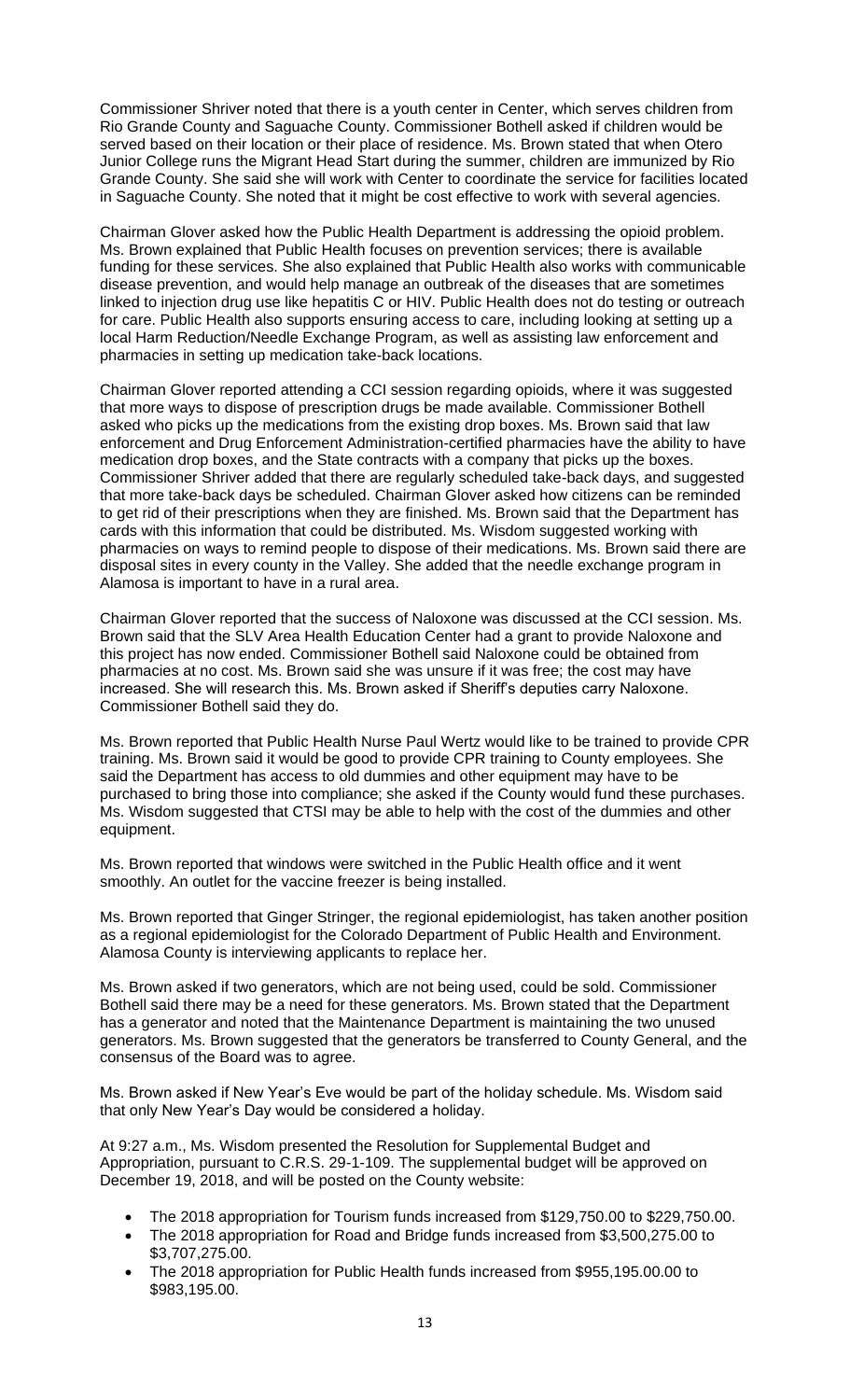At 10:38 a.m., Chairman Glover asked for updates from the Commissioners.

Commissioner Bothell reported attending a CCI session concerning tax credits for historic sites. She said that old buildings can be repaired and receive 35 percent of the cost as tax credits over a period of up to 10 years. She stated that there are many buildings in County communities that could benefit from this; she cited the Del Norte school buildings as an example. She explained that a commission needs to be formed to declare buildings as historic.

Commissioner Bothell reported attending a CCI session regarding how to work effectively with other county elected officials. She said this session gave her some good ideas.

Commissioner Shriver reported taking part in two webinars. One focused on the Colorado labor force in terms of economic development. The other webinar concerned government bond financing. She said this financing would provide good opportunities for local governments.

Commissioner Shriver reported picking up the gift certificates for foster parents from the Nazarene Thrift Store and delivering them to Jody Kern, Department of Social Services.

Commissioner Shriver reported that the Farm Bill will likely pass with industrial hemp provisions; the bill will include the Supplemental Nutrition Assistance Program.

Chairman Glover reported that the CCI session concerning the Child Welfare Allocation Committee was long and drawn out. He stated that he has applied to become a member of the committee.

Chairman Glover reported that the landfill session at the CCI conference was contentious.

Chairman Glover reported attending a CCI session that focused on social media for counties. He said that it was suggested that counties use Nextdoor as a social media platform rather than Twitter. Nextdoor could be used to target and poll certain areas of the County.

Chairman Glover reported that the Gray and Black Marijuana Enforcement Grant is available to assist sheriff's departments with the cost of fighting drugs. Huerfano County received this grant.

Chairman Glover reported attending the CCI session on child trafficking. He said the session was long and pointed and took up most of the time that was allotted to the district meeting.

Commissioner Shriver asked if the San Luis Valley County Commissioners Association has finalized the District Attorney's budget. Commissioner Bothell reported that all Valley counties, except Mineral County, have contributed additional funding. Chairman Glover noted that Alamosa County did not increase its contribution because it used the 33 percent rule. He added that the entire difference in the amount requested by the DA and the original contributions from the counties has been covered. He clarified that the DA's budget is short in the amount of \$19,000.00, but this does not take into consideration the in-kind contributions from Rio Grande County. Chairman Glover stated that at some point the DA's budget needs to work and the DA should be accountable for closing cases. He also stated that counties may be able to work toward helping with health insurance for the DA's staff.

Chairman Glover reported having a conversation with a representative from Saguache County who stated that Rio Grande County could provide additional funding to the DA because Rio Grande County cut the Colorado State University Extension Service. Chairman Glover responded that Saguache County should have paid its share for this program all along. Commissioner Bothell added that payments from other counties fell through the cracks. Chairman Glover stated that the Extension Service is a benefit to CSU and the university should pay for it. Commissioner Shriver noted that CSU did meet with the San Luis Valley County Commissioners several years ago, and tried to push the funding onto the Valley counties. Commissioner Bothell asked if Marvin Reynolds, CSU Extension Service, has responded to this issue. Chairman Glover stated that Mr. Reynolds was aware that the change in funding was coming. Commissioner Shriver stated that when Mr. Reynolds returned to the SLV Extension Service the funding conversation was started. However, CSU continued to push for county funding. Chairman Glover noted that the County is not mandated to fund either the Extension Service or the McMullen Building. Ms. Wisdom reported that the funding issue is not settled, noting that the Extension Service is searching for ways to fund one of the employee's position. She said that this funding may come from other counties and CSU. Ms. Wisdom said that various options need to be explored.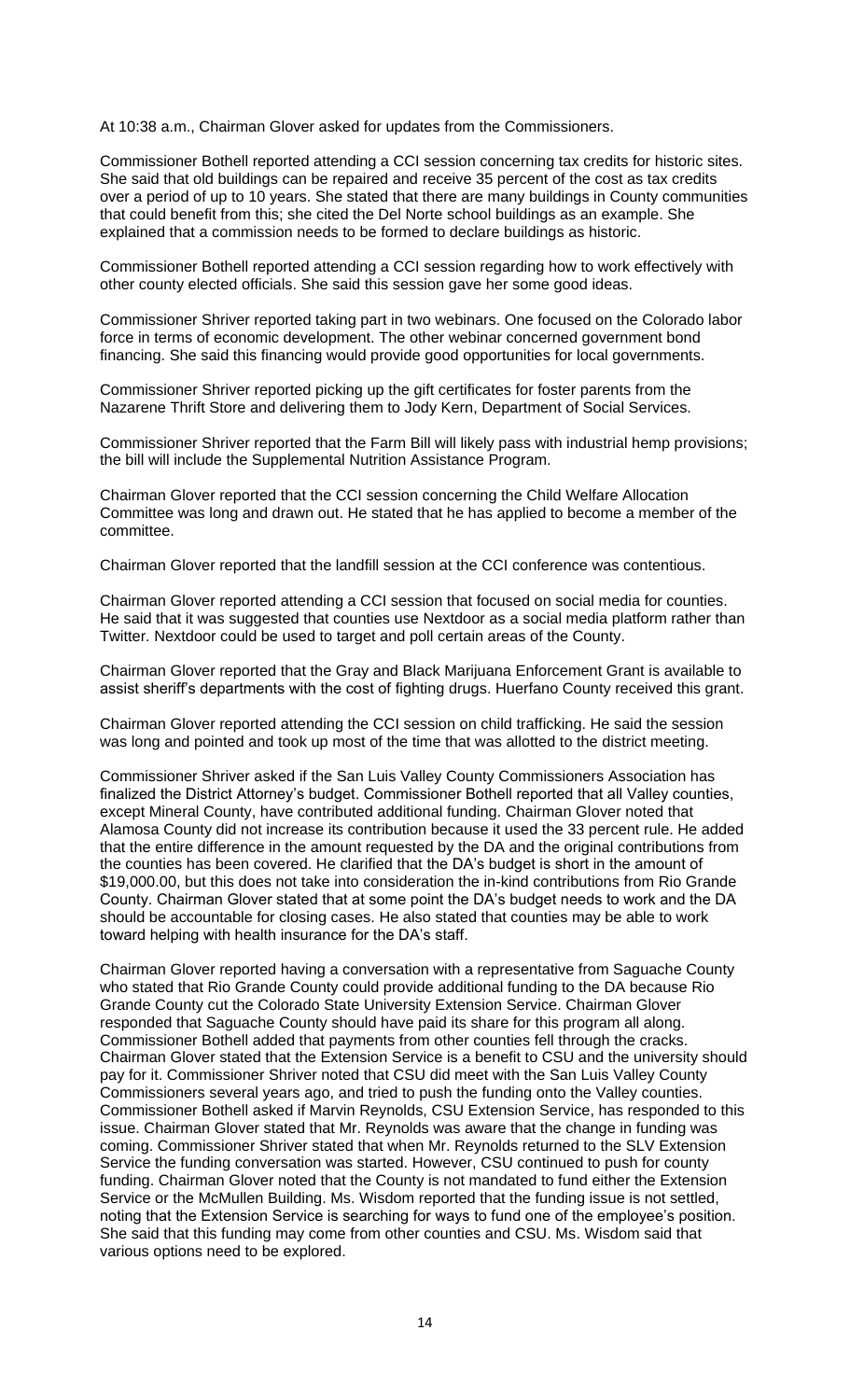At 10:47 a.m., Ms. Wisdom requested approval to wire funds to AvFuel, in the amount of \$30,474.53, for 8,211 gallons of fuel purchased for the airport. Commissioner Bothell moved to approve the wire transfer. Commissioner Shriver seconded the motion and the motion carried.

Ms. Wisdom presented a contract from Valley Lock and Security in the amount of \$105.00 to be paid quarterly, for security at the Rio Grande County Museum. She said this contract needs to be updated. Chairman Glover recommended that the alarm actually work at the Museum. He said this has been brought to Valley Lock and Security's attention, and service on the alarm is needed. He added that Valley Lock and Security was originally supposed to deal with all the security issues at the Museum and noted that more discussion is needed. He stated that the old mechanical equipment should be removed from the Museum. Commissioner Bothell agreed that old security wiring should have been capped off. Commissioner Shriver suggested scheduling a meeting with Valley Lock and Security, Chairman Glover, Commissioner Bothell, Porfie Medina, Maintenance Department, and Louise Colville, Rio Grande County Museum Director, to resolve the security system issues.

Commissioner Shriver reported that Ms. Colville is concerned that there is no panic button at the Museum. She suggested that this be addressed at the meeting. Commissioner Bothell stated that a security concern at the Museum should go through the Del Norte Police Department. Commissioner Shriver noted that the Museum is a County building and said that the issue needs to be resolved. Chairman Glover stated that finger pointing should be stopped because this does not resolve issues. Commissioner Bothell said the Museum may need more security than it is paying for. Ms. Wisdom will schedule a meeting with Valley Lock and Security.

Ms. Wisdom reported that the Rio Grande Canal Water Users Association's annual meeting is scheduled. Commissioner Shriver noted that Patrick Sullivan, Road and Bridge Department, has been appointed as the proxy to this meeting in the past. Commissioner Shriver moved to appoint Mr. Sullivan as the proxy to the stockholders' meeting. Commissioner Bothell seconded the motion and the motion carried.

Ms. Wisdom presented the Amended Resolution Vacating that Portion of Kenosha Road Adjacent to Lots 13 and 14, Block 37, and Lots 10, 11, and 12, Block 38, Alpine Village No. 7, in Rio Grande County Colorado for approval. Commissioner Bothell asked if the amended resolution had been approved by the County Assessor and County Clerk and Recorder. Ms. Wisdom said the Assessor and the Clerk, as well as County Attorney Bill Dunn have reviewed the amended resolution. She explained that the lot and block numbers have been corrected and the name of the road (Kenosha Road) was corrected. Commissioner Bothell moved to approve the amended resolution vacating Kenosha Road. Commissioner Shriver seconded the motion and the motion carried. The amended resolution was signed. Book 594 Page 603

At 11:04 a.m., Ms. Wisdom presented, at the request of the County Treasurer, several tax lien assignments. She noted that the specific wording for the minutes has been established. Commissioner Bothell moved to approve the tax lien assignments. Commissioner Shriver seconded the motion and the motion carried. The tax lien assignments were signed.

Tax certificate #6361 is assigned to the City of Monte Vista Urban Renewal Authority. Assessed owner is John Bayard Wilder. The property is located at Lots 3-4, Block 8, Lariat. Schedule 3706215008 for tax year 2009, in the total amount of \$8,129.07.

Tax certificate #7078 is assigned to the City of Monte Vista Urban Renewal Authority. Assessed owners are Lawrence Michael and Joy M. Guttierrez. The property is located at N2 Lots 2, Block 1, Grandview. Schedule 3531360002 for tax year 2011, in the total amount of \$7,239.99.

Tax certificate #7080 is assigned to the City of Monte Vista Urban Renewal Authority. Assessed owner is David Arellano. The property is located at Lots 22-23, Block 4, Marsh Park. Schedule 3531411012 for tax year 2011, in the total amount of \$7,977.11.

Tax certificate #8074 is assigned to William Todd Cauthron. Assessed owners are Elizabeth and Christopher Cody. The property is located at Lots 12, Block 11, Alpine Village No. 3. Schedule 21250-11-012 for tax year 2014, in the total amount of \$144.09.

At 11:10 a.m., Ms. Wisdom presented a letter from Barbara Davis, San Luis Valley Fair Board, requesting the appointment of Jeff Vance to the Fair Board. Mr. Vance is from Rio Grande County. Commissioner Bothell moved to appoint Mr. Vance to the San Luis Valley Fair Board, based on the recommendation of the Fair Board. Commissioner Shriver seconded the motion and the motion carried.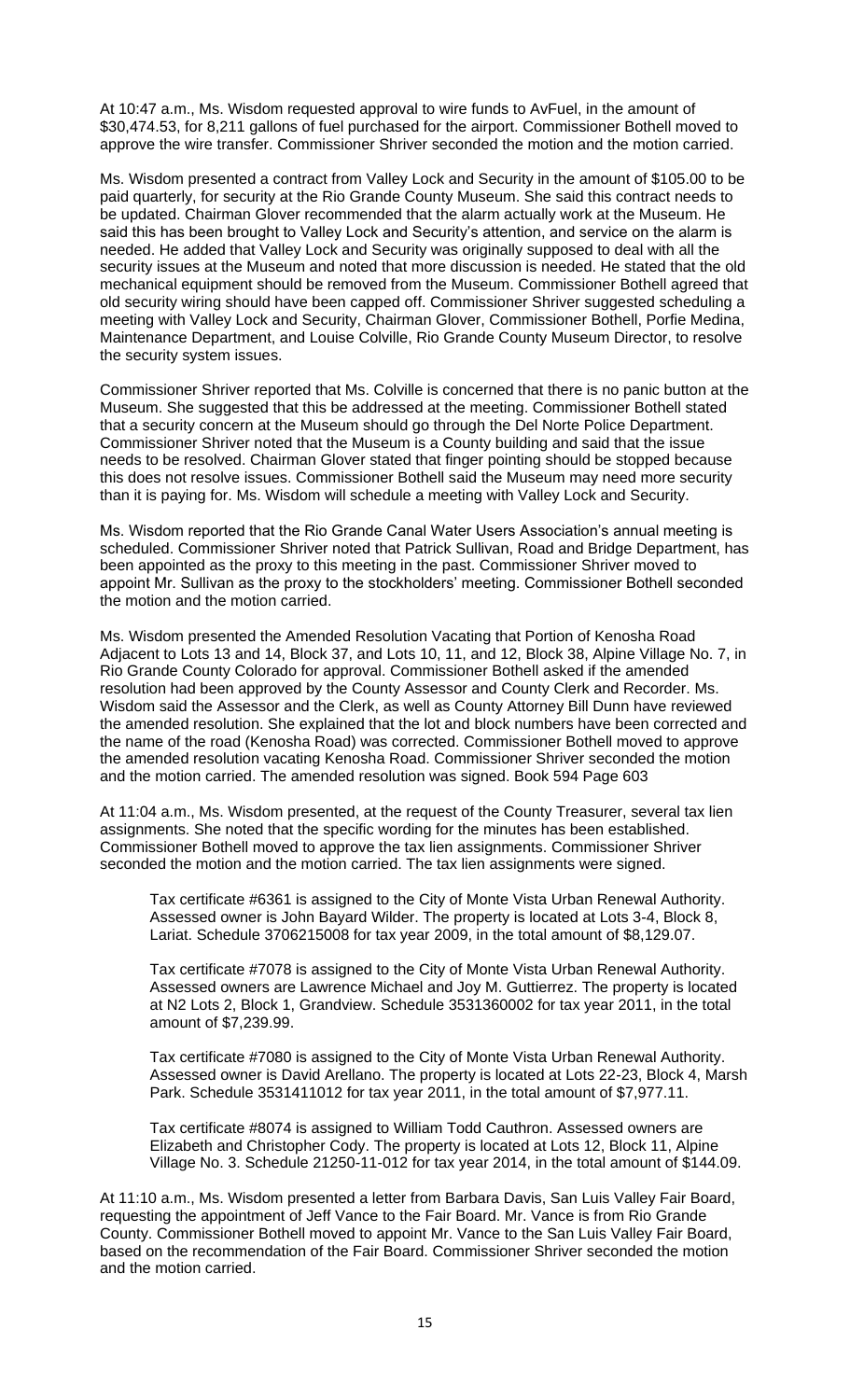Ms. Wisdom reported receiving an email from Jerry Duran, Courthouse Security, regarding the Courthouse Security Grant, in the amount of \$54,245.00 for personnel services. Mr. Duran is working to synchronize this grant with the State's fiscal year.

Ms. Wisdom reported that Dr. Carmen Simone, President of Trinidad State Junior College, has resigned. There will be a reception for Dr. Simone on December 7, 2018, from 2:00 to 4:00 p.m., at the TSJC campus. Commissioner Shriver reported that she is on the selection committee for Dr. Simone's replacement.

Ms. Wisdom reported that Emily Lopez, Rio Grande County Sheriff's Department, was chosen as the Dispatcher of the Year, through the Regional Emergency and Medical Trauma Services Advisory Council.

Ms. Wisdom reported that Marilyn Wagner, CTSI, audited the Sheriff's Department's systems on November 18, 2018. There were four findings, which are being addressed:

- 1. The last inspection tag on the automatic fire suppression system over the kitchen range was dated 2011. These systems should be inspected twice annually in accordance with National Fire Protection Association Codes. The service company should be contacted to set up a system for regular inspections.
- 2. Fire codes require clear access to the sprinkler riser for the building's automatic fire protection system. There are several items stored in front of the riser making quick access more difficult. Storage should be moved to another location to clear this access.
- 3. The fluorescent light in the janitorial closet should have the cover replaced to reduce the exposure of the open bulb, which could break, causing glass to fall in the area or on a worker.
- 4. While the current practice in the kitchen is to lock knives in a drawer, there are numerous other metal serving and eating utensils which remain accessible. Consideration should be given to the accessibility of these kitchen tools, how to secure items which could present danger and how these items are inventoried.

Chairman Glover asked how these safety items could be missed. Ms. Wisdom reported that the hood in the kitchen was inspected at some point. Chairman Glover noted that a restaurant would be closed, based on these findings. Ms. Wisdom suggested speaking with Jan Doctor at the Sheriff's Department about these issues. Commissioner Shriver agreed.

Ms. Wisdom reported that painting the Annex's soffit or wrapping it in metal has been discussed. A quote was received from David Yoder, Portable Horse Barns, which exceeded \$5,000.00, to wrap the soffit in metal. Other bids will be sought. Commissioner Bothell asked if there are funds in the budget for this work. Ms. Wisdom said that there are no funds in the budget for this work.

At 11:25 a.m., Commissioner Shriver moved to adjourn the meeting. Commissioner Bothell seconded the motion and the motion carried. The meeting was adjourned.

At 1:30 p.m., Chairman Glover called a public hearing regarding the County's 2019 budget to order.

Ms. Wisdom presented the 2019 County Budget. She reported that a grant to update land recording records in the Clerk and Recorder's Office, in the amount of \$55,393.64 needs to be added to the budget both as revenue and an expense. This change will not change the bottom line of the budget.

Ms. Wisdom presented a table showing the amount of lost taxes from August through November 2018, due to lower property valuations. The original State valuation from the County Assessor was \$192,842,391.00. This amount was reduced to \$192,333,374.00, which is a difference to the County of approximately \$40,000.00. Budget revenues in the 2019 budget were reduced. The Weed District's valuation was reduced in the amount of \$63.10.

Chairman Glover asked if the notice of this public hearing was posted, and Ms. Wisdom stated that it was posted in the Monte Vista Journal and on the County's website. Since there were no public comments regarding the 2019 budget, the public hearing was closed.

At 1:35 p.m., the meeting of the BOCC resumed.

Ms. Wisdom reported that employees of the SLV Regional Solid Waste Authority can be part of the County's insurance through CTSI. The County would sponsor the Landfill as a member affiliate, and the five Landfill employees would have access to the same benefits as other